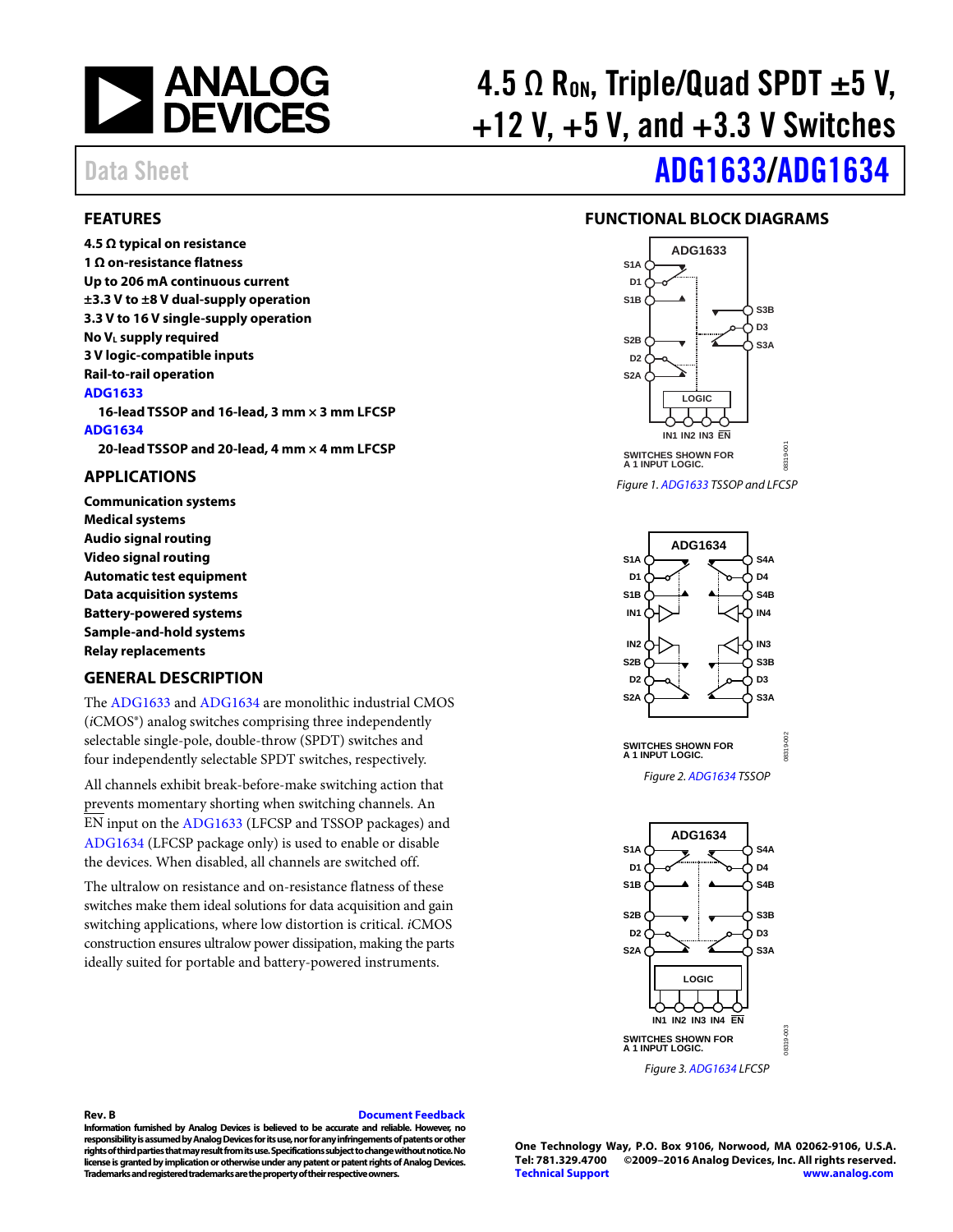# **TABLE OF CONTENTS**

### <span id="page-1-0"></span>**REVISION HISTORY**

#### 8/2016-Rev. A to Rev. B

#### 9/2014-Rev. 0 to Rev. A

| Changes to Figure 26, Figure 27, Figure 28 14 |  |
|-----------------------------------------------|--|
|                                               |  |
|                                               |  |

#### 7/2009-Revision 0: Initial Version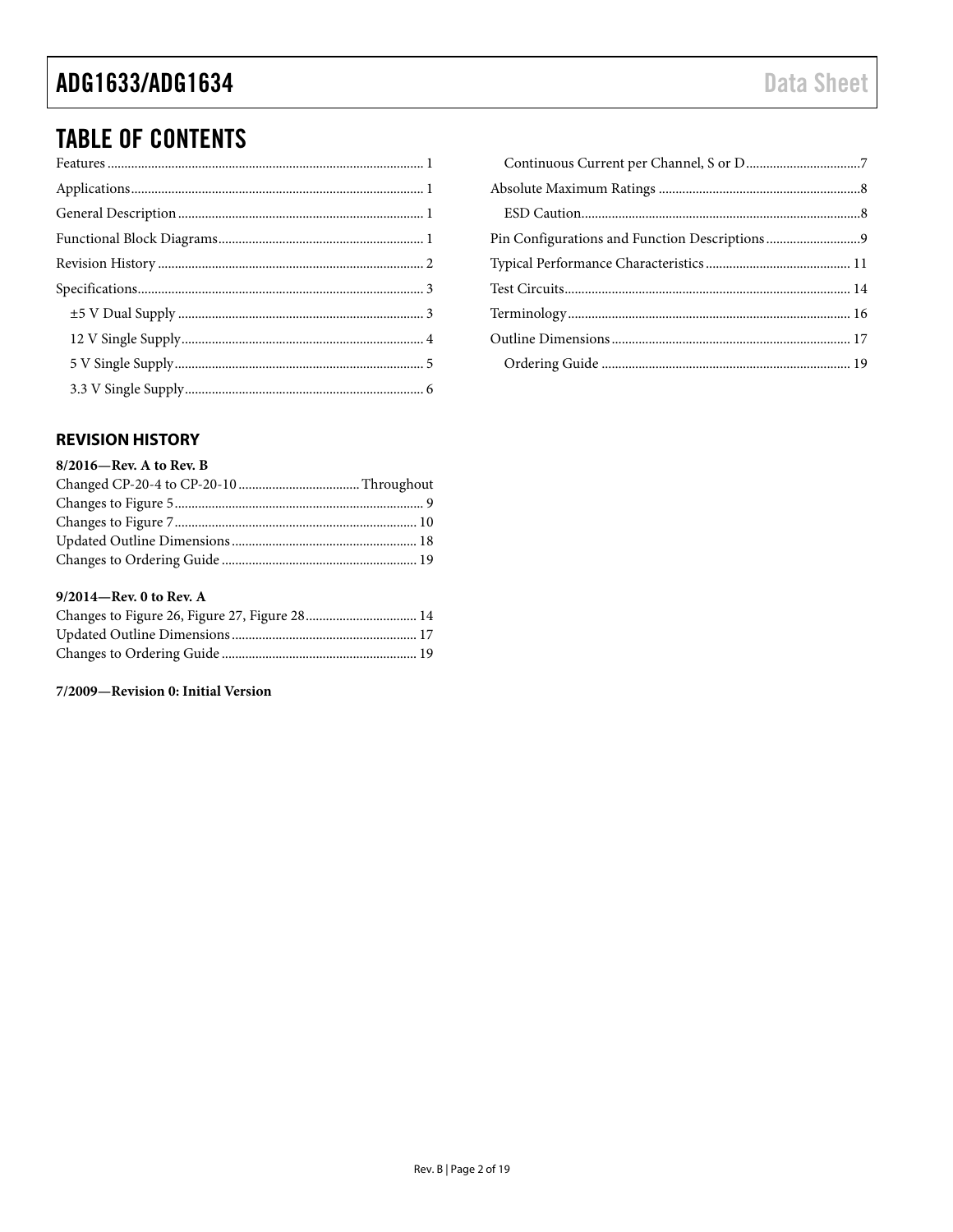### <span id="page-2-0"></span>**SPECIFICATIONS**

### <span id="page-2-1"></span>**±5 V DUAL SUPPLY**

 $V_{\text{DD}}$  = +5 V  $\pm$  10%,  $V_{\text{SS}}$  = -5 V  $\pm$  10%, GND = 0 V, unless otherwise noted.

#### **Table 1.**

|                                                          |                | $-40^{\circ}$ C to | $-40^{\circ}$ C to                 |              |                                                                                  |
|----------------------------------------------------------|----------------|--------------------|------------------------------------|--------------|----------------------------------------------------------------------------------|
| <b>Parameter</b>                                         | $25^{\circ}$ C | $+85^{\circ}$ C    | $+125^{\circ}$ C                   | Unit         | <b>Test Conditions/Comments</b>                                                  |
| <b>ANALOG SWITCH</b>                                     |                |                    |                                    |              |                                                                                  |
| Analog Signal Range                                      |                |                    | V <sub>DD</sub> to V <sub>ss</sub> | $\mathsf{V}$ |                                                                                  |
| On Resistance (Ron)                                      | 4.5            |                    |                                    | $\Omega$ typ | $V_s = \pm 4.5$ V, $I_s = -10$ mA; see Figure 26                                 |
|                                                          | 5              | $\overline{7}$     | 8                                  | $\Omega$ max | $V_{DD} = \pm 4.5$ V, $V_{SS} = \pm 4.5$ V                                       |
| On-Resistance Match Between Channels (ARON)              | 0.12           |                    |                                    | $\Omega$ typ | $V_s = \pm 4.5$ V, $I_s = -10$ mA                                                |
|                                                          | 0.25           | 0.3                | 0.35                               | $\Omega$ max |                                                                                  |
| On-Resistance Flatness (RFLAT(ON))                       | 1              |                    |                                    | $\Omega$ typ | $V_s = \pm 4.5$ V, $I_s = -10$ mA                                                |
|                                                          | 1.3            | 1.7                | $\overline{2}$                     | $\Omega$ max |                                                                                  |
| <b>LEAKAGE CURRENTS</b>                                  |                |                    |                                    |              | $V_{DD}$ = +5.5 V, V <sub>ss</sub> = -5.5 V                                      |
| Source Off Leakage, Is (Off)                             | ±0.01          |                    |                                    | nA typ       | $V_s = \pm 4.5$ V, V <sub>D</sub> = $\pm 4.5$ V; see Figure 27                   |
|                                                          | $\pm 0.1$      | ±1.5               | ±12                                | nA max       |                                                                                  |
| Drain Off Leakage, I <sub>D</sub> (Off)                  | ±0.02          |                    |                                    | nA typ       | $V_s = \pm 4.5 V$ , $V_D = \pm 4.5 V$ ; see Figure 27                            |
|                                                          | ±0.15          | ±2                 | ±20                                | nA max       |                                                                                  |
| Channel On Leakage, I <sub>D</sub> , I <sub>s</sub> (On) | ±0.02          |                    |                                    | nA typ       | $V_s = V_D = \pm 4.5$ V; see Figure 28                                           |
|                                                          | ±0.15          | ±2                 | ±20                                | nA max       |                                                                                  |
| <b>DIGITAL INPUTS</b>                                    |                |                    |                                    |              |                                                                                  |
| Input High Voltage, VINH                                 |                |                    | 2.0                                | V min        |                                                                                  |
| Input Low Voltage, VINL                                  |                |                    | 0.8                                | V max        |                                                                                  |
| Input Current, I <sub>NL</sub> or I <sub>NH</sub>        | ±1             |                    |                                    | nA typ       | $V_{IN} = V_{GND}$ or $V_{DD}$                                                   |
|                                                          |                |                    | ±0.1                               | µA max       |                                                                                  |
| Digital Input Capacitance, CIN                           | 8              |                    |                                    | pF typ       |                                                                                  |
| DYNAMIC CHARACTERISTICS <sup>1</sup>                     |                |                    |                                    |              |                                                                                  |
| <b>Transition Time, tTRANSITION</b>                      | 161            |                    |                                    | ns typ       | $R_L = 300 \Omega$ , $C_L = 35 pF$                                               |
|                                                          | 200            | 236                | 264                                | ns max       | $V_s = 2.5 V$ ; see Figure 29                                                    |
| $t_{ON}$ ( $\overline{EN}$ )                             | 61             |                    |                                    | ns typ       | $R_L = 300 \Omega$ , $C_L = 35 pF$                                               |
|                                                          | 79             | 88                 | 98                                 | ns max       | $V_s = 2.5 V$ ; see Figure 31                                                    |
| $t_{\text{OFF}}$ (EN)                                    | 162            |                    |                                    | ns typ       | $R_L = 300 \Omega$ , C <sub>L</sub> = 35 pF                                      |
|                                                          | 199            | 232                | 259                                |              | $V_s = 2.5 V$ ; see Figure 31                                                    |
|                                                          |                |                    |                                    | ns max       |                                                                                  |
| Break-Before-Make Time Delay, t <sub>D</sub>             | 44             |                    | 30                                 | ns typ       | $R_L = 300 \Omega$ , $C_L = 35 pF$                                               |
|                                                          |                |                    |                                    | ns min       | $V_{S1} = V_{S2} = 2.5 V$ ; see Figure 30                                        |
| Charge Injection                                         | $-12.5$        |                    |                                    | pC typ       | $V_s = 0 V$ , R <sub>s</sub> = 0 $\Omega$ , C <sub>L</sub> = 1 nF; see Figure 32 |
| Off Isolation                                            | $-64$          |                    |                                    | dB typ       | $R_L = 50 \Omega$ , $C_L = 5 pF$ , f = 1 MHz;<br>see Figure 33                   |
| <b>Channel-to-Channel Crosstalk</b>                      | $-64$          |                    |                                    | dB typ       | $R_L = 50 \Omega$ , C <sub>L</sub> = 5 pF, f = 1 MHz;<br>see Figure 35           |
| Total Harmonic Distortion + Noise (THD + N)              | 0.3            |                    |                                    | % typ        | $R_L = 110 \Omega$ , $V_S = 5 V p-p$ , $f = 20 Hz$ to<br>20 kHz; see Figure 36   |
| -3 dB Bandwidth                                          | 103            |                    |                                    | MHz typ      | $R_L$ = 50 $\Omega$ , C <sub>L</sub> = 5 pF; see Figure 34                       |
| $CS$ (Off)                                               | 19             |                    |                                    | pF typ       | $V_s = 0 V, f = 1 MHz$                                                           |
| $C_D$ (Off)                                              | 33             |                    |                                    | pF typ       | $V_s = 0 V, f = 1 MHz$                                                           |
| $C_D$ , $C_S$ (On)                                       | 57             |                    |                                    | pF typ       | $V_s = 0 V, f = 1 MHz$                                                           |
| POWER REQUIREMENTS                                       |                |                    |                                    |              | $V_{DD}$ = +5.5 V, V <sub>ss</sub> = -5.5 V                                      |
| <b>I</b> <sub>DD</sub>                                   | 0.001          |                    |                                    | µA typ       | Digital inputs = $0 \text{ V or } V_{DD}$                                        |
|                                                          |                |                    | $1.0$                              | µA max       |                                                                                  |
| V <sub>DD</sub> /V <sub>ss</sub>                         |                |                    | $\pm 3.3/\pm 8$                    | V min/max    |                                                                                  |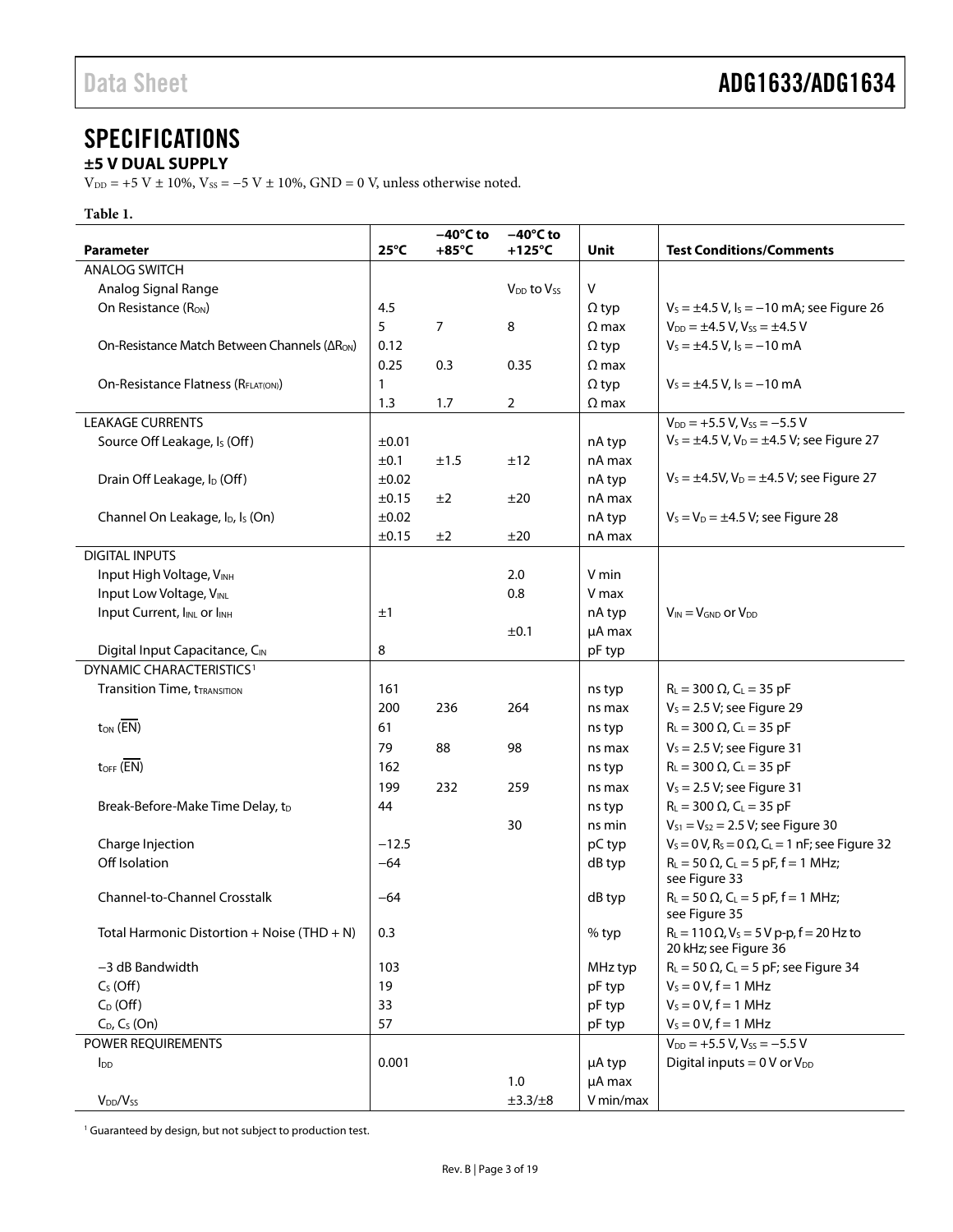### <span id="page-3-0"></span>**12 V SINGLE SUPPLY**

 $\rm V_{\rm DD}$  = 12 V  $\pm$  10%,  $\rm V_{SS}$  = 0 V, GND = 0 V, unless otherwise noted.

#### **Table 2.**

|                                                          |                | $-40^{\circ}$ C to | $-40^{\circ}$ C to |              |                                                                                  |
|----------------------------------------------------------|----------------|--------------------|--------------------|--------------|----------------------------------------------------------------------------------|
| <b>Parameter</b>                                         | $25^{\circ}$ C | $+85^{\circ}$ C    | $+125^{\circ}$ C   | Unit         | <b>Test Conditions/Comments</b>                                                  |
| <b>ANALOG SWITCH</b>                                     |                |                    |                    |              |                                                                                  |
| Analog Signal Range                                      |                |                    | $0 V$ to $V_{DD}$  | V            |                                                                                  |
| On Resistance $(RON)$                                    | 4              |                    |                    | $\Omega$ typ | $V_s = 0$ V to 10 V, $I_s = -10$ mA; see Figure 26                               |
|                                                          | 4.5            | 6.5                | 7.5                | $\Omega$ max | $V_{DD}$ = 10.8 V, $V_{SS}$ = 0 V                                                |
| On-Resistance Match Between Channels (ΔR <sub>ON</sub> ) | 0.12           |                    |                    | $\Omega$ typ | $V_s = 10 V, I_s = -10 mA$                                                       |
|                                                          | 0.25           | 0.3                | 0.35               | $\Omega$ max |                                                                                  |
| On-Resistance Flatness (R <sub>ELAT(ON)</sub> )          | 0.9            |                    |                    | $\Omega$ typ | $V_s = 0$ V to 10 V, $I_s = -10$ mA                                              |
|                                                          | 1.2            | 1.6                | 1.9                | $\Omega$ max |                                                                                  |
| <b>LEAKAGE CURRENTS</b>                                  |                |                    |                    |              | $V_{DD} = 13.2 V, V_{SS} = 0 V$                                                  |
| Source Off Leakage, Is (Off)                             | ±0.01          |                    |                    | nA typ       | $V_s = 1$ V/10 V, $V_D = 10$ V/1 V; see Figure 27                                |
|                                                          | ±0.1           | ±1.5               | ±12                | nA max       |                                                                                  |
| Drain Off Leakage, I <sub>D</sub> (Off)                  | ±0.02          |                    |                    | nA typ       | $V_s = 1$ V/10 V, $V_D = 10$ V/1 V; see Figure 27                                |
|                                                          | $\pm 0.15$     | ±2                 | ±20                | nA max       |                                                                                  |
| Channel On Leakage, I <sub>D</sub> , I <sub>s</sub> (On) | ±0.02          |                    |                    | nA typ       | $V_s = V_D = 1$ V or 10 V; see Figure 28                                         |
|                                                          | $\pm 0.15$     | ±2                 | ±20                | nA max       |                                                                                  |
| <b>DIGITAL INPUTS</b>                                    |                |                    |                    |              |                                                                                  |
| Input High Voltage, VINH                                 |                |                    | 2.0                | V min        |                                                                                  |
| Input Low Voltage, VINL                                  |                |                    | 0.8                | V max        |                                                                                  |
| Input Current, IINL or IINH                              | ±1             |                    |                    | nA typ       | $V_{IN} = V_{GND}$ or $V_{DD}$                                                   |
|                                                          |                |                    | ±0.1               | µA max       |                                                                                  |
| Digital Input Capacitance, CIN                           | 8              |                    |                    | pF typ       |                                                                                  |
| DYNAMIC CHARACTERISTICS <sup>1</sup>                     |                |                    |                    |              |                                                                                  |
| <b>Transition Time, tTRANSITION</b>                      | 127            |                    |                    | ns typ       | $R_1 = 300 \Omega$ , C <sub>1</sub> = 35 pF                                      |
|                                                          | 151            | 182                | 205                | ns max       | $V_s = 8 V$ ; see Figure 29                                                      |
| $t_{ON}$ ( $\overline{EN}$ )                             | 31             |                    |                    | ns typ       | $R_L = 300 \Omega$ , C <sub>L</sub> = 35 pF                                      |
|                                                          |                |                    |                    |              |                                                                                  |
| $t_{\text{OFF}}$ (EN)                                    | 38             | 43                 | 47                 | ns max       | $V_s = 8 V$ ; see Figure 31                                                      |
|                                                          | 128            |                    |                    | ns typ       | $R_L = 300 \Omega$ , $C_L = 35 pF$                                               |
|                                                          | 152            | 180                | 200                | ns max       | $V_s = 8 V$ ; see Figure 31                                                      |
| Break-Before-Make Time Delay, t <sub>D</sub>             | 45             |                    |                    | ns typ       | $R_L = 300 \Omega$ , C <sub>L</sub> = 35 pF                                      |
|                                                          |                |                    | 30                 | ns min       | $V_{S1} = V_{S2} = 8 V$ ; see Figure 30                                          |
| Charge Injection                                         | $-12.4$        |                    |                    | pC typ       | $V_s = 6 V$ , R <sub>s</sub> = 0 $\Omega$ , C <sub>L</sub> = 1 nF; see Figure 32 |
| Off Isolation                                            | $-64$          |                    |                    | dB typ       | $R_L$ = 50 $\Omega$ , C <sub>L</sub> = 5 pF, f = 1 MHz; see Figure 33            |
| Channel-to-Channel Crosstalk                             | $-64$          |                    |                    | dB typ       | $R_L$ = 50 $\Omega$ , C <sub>L</sub> = 5 pF, f = 1 MHz; see Figure 35            |
| Total Harmonic Distortion + Noise (THD + N)              | 0.3            |                    |                    | % typ        | $R_L = 110 \Omega$ , $V_S = 5 V p-p$ , $f = 20 Hz$ to 20 kHz;<br>see Figure 36   |
| -3 dB Bandwidth                                          | 109            |                    |                    | MHz typ      | $R_L$ = 50 $\Omega$ , C <sub>L</sub> = 5 pF; see Figure 34                       |
| $C_S$ (Off)                                              | 19             |                    |                    | pF typ       | $V_s = 6 V, f = 1 MHz$                                                           |
| $C_D$ (Off)                                              | 32             |                    |                    | pF typ       | $V_s = 6 V, f = 1 MHz$                                                           |
| $C_{D}$ , $C_{S}$ (On)                                   | 56             |                    |                    | pF typ       | $V_s = 6 V, f = 1 MHz$                                                           |
| POWER REQUIREMENTS                                       |                |                    |                    |              | $V_{DD} = 12 V$                                                                  |
| <b>l</b> <sub>DD</sub>                                   | 0.001          |                    |                    | µA typ       | Digital inputs = $0 \text{ V or } V_{DD}$                                        |
|                                                          |                |                    | $1.0\,$            | µA max       |                                                                                  |
| <b>TSSOP</b>                                             | 300            |                    |                    | µA typ       | Digital inputs = $5V$                                                            |
|                                                          |                |                    | 480                | µA max       |                                                                                  |
| <b>LFCSP</b>                                             | 375            |                    |                    | µA typ       | Digital inputs = $5V$                                                            |
|                                                          |                |                    | 600                | µA max       |                                                                                  |
| $V_{DD}$                                                 |                |                    | 3.3/16             | V min/max    |                                                                                  |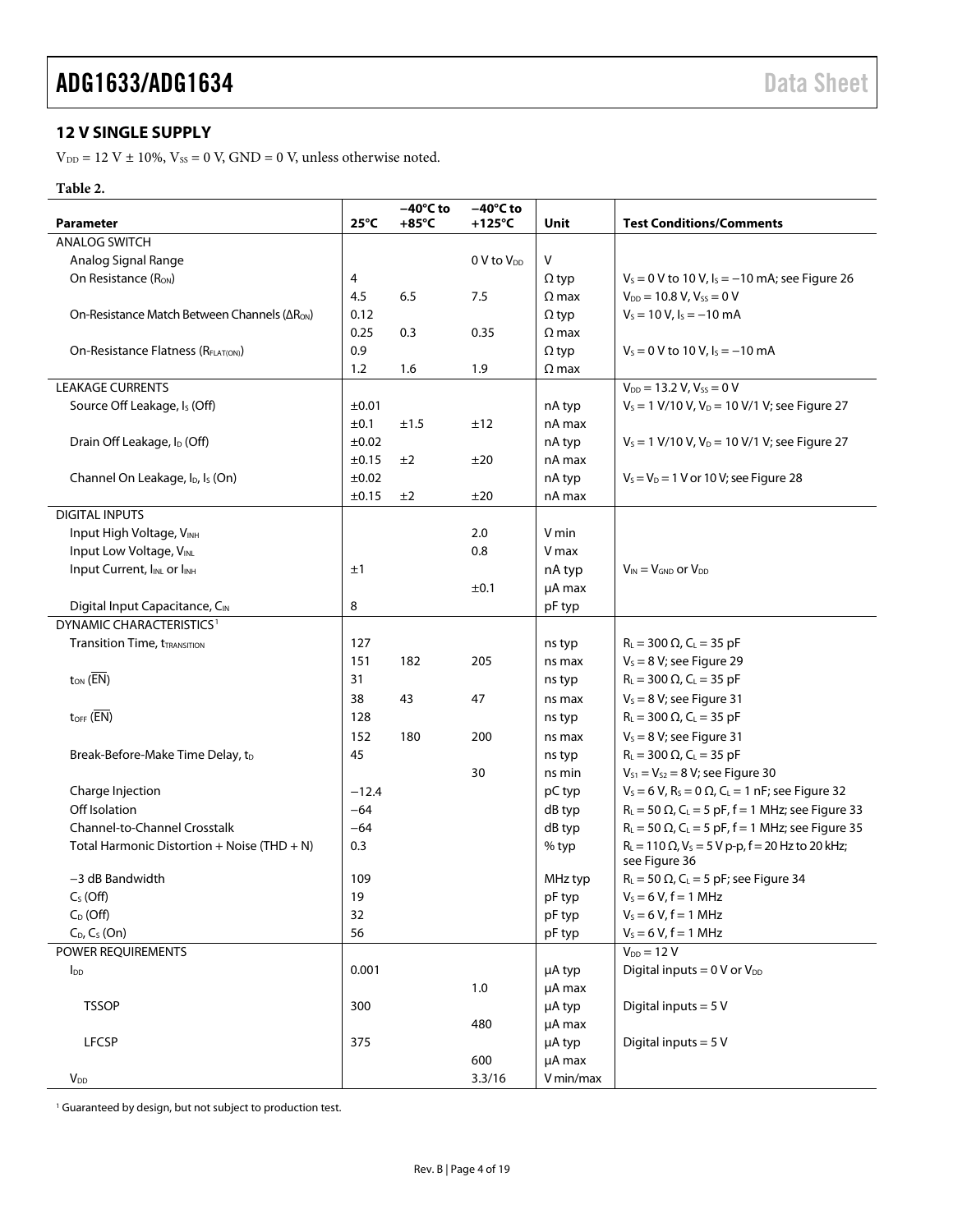### <span id="page-4-0"></span>**5 V SINGLE SUPPLY**

 $V_{DD} = 5$  V  $\pm$  10%,  $V_{SS} = 0$  V, GND = 0 V, unless otherwise noted.

#### **Table 3.**

|                                                          |                | $-40^{\circ}$ C to | $-40^{\circ}$ C to     |              |                                                                                    |
|----------------------------------------------------------|----------------|--------------------|------------------------|--------------|------------------------------------------------------------------------------------|
| <b>Parameter</b>                                         | $25^{\circ}$ C | $+85^{\circ}$ C    | $+125^{\circ}$ C       | Unit         | <b>Test Conditions/Comments</b>                                                    |
| <b>ANALOG SWITCH</b>                                     |                |                    |                        |              |                                                                                    |
| Analog Signal Range                                      |                |                    | 0 V to V <sub>DD</sub> | $\vee$       |                                                                                    |
| On Resistance (R <sub>ON</sub> )                         | 8.5            |                    |                        | $\Omega$ typ | $V_s = 0$ V to 4.5 V, $I_s = -10$ mA; see Figure 26                                |
|                                                          | 10             | 12.5               | 14                     | $\Omega$ max | $V_{DD} = 4.5 V, V_{SS} = 0 V$                                                     |
| On-Resistance Match Between Channels (ΔR <sub>ON</sub> ) | 0.15           |                    |                        | $\Omega$ typ | $V_s = 0$ V to 4.5 V, $I_s = -10$ mA                                               |
|                                                          | 0.3            | 0.35               | 0.4                    | $\Omega$ max |                                                                                    |
| On-Resistance Flatness (RFLAT(ON))                       | 1.7            |                    |                        | $\Omega$ typ | $V_s = 0$ V to 4.5 V, $I_s = -10$ mA                                               |
|                                                          | 2.3            | 2.7                | 3                      | $\Omega$ max |                                                                                    |
| <b>LEAKAGE CURRENTS</b>                                  |                |                    |                        |              | $V_{DD} = 5.5 V, V_{SS} = 0 V$                                                     |
| Source Off Leakage, Is (Off)                             | ±0.01          |                    |                        | nA typ       | $V_s = 1 \text{ V}/4.5 \text{ V}, V_D = 4.5 \text{ V}/1 \text{ V}$ ; see Figure 27 |
|                                                          | ±0.1           | ±1.5               | ±12                    | nA max       |                                                                                    |
| Drain Off Leakage, I <sub>D</sub> (Off)                  | ±0.02          |                    |                        | nA typ       | $V_s = 1 \text{ V}/4.5 \text{ V}, V_D = 4.5 \text{ V}/1 \text{ V}$ ; see Figure 27 |
|                                                          | ±0.15          | ±2                 | ±20                    | nA max       |                                                                                    |
| Channel On Leakage, I <sub>D</sub> , I <sub>s</sub> (On) | ±0.02          |                    |                        | nA typ       | $V_s = V_D = 1$ V or 4.5 V; see Figure 28                                          |
|                                                          | ±0.15          | ±2                 | ±20                    | nA max       |                                                                                    |
| <b>DIGITAL INPUTS</b>                                    |                |                    |                        |              |                                                                                    |
| Input High Voltage, VINH                                 |                |                    | 2.0                    | V min        |                                                                                    |
| Input Low Voltage, VINL                                  |                |                    | 0.8                    | V max        |                                                                                    |
| Input Current, IINL or IINH                              | ±1             |                    |                        | nA typ       | $V_{IN} = V_{GND}$ or $V_{DD}$                                                     |
|                                                          |                |                    | ±0.1                   | µA max       |                                                                                    |
| Digital Input Capacitance, CIN                           | 8              |                    |                        | pF typ       |                                                                                    |
| DYNAMIC CHARACTERISTICS <sup>1</sup>                     |                |                    |                        |              |                                                                                    |
| <b>Transition Time, tTRANSITION</b>                      | 199            |                    |                        | ns typ       | $R_L = 300 \Omega$ , $C_L = 35 pF$                                                 |
|                                                          | 254            | 303                | 337                    | ns max       | $V_s$ = 2.5 V; see Figure 29                                                       |
| $t_{ON}$ ( $\overline{EN}$ )                             | 68             |                    |                        | ns typ       | $R_L = 300 \Omega$ , $C_L = 35 pF$                                                 |
|                                                          | 90             | 102                | 110                    | ns max       | $V_s = 2.5 V$ ; see Figure 31                                                      |
| $t_{\text{OFF}}$ (EN)                                    | 201            |                    |                        | ns typ       | $R_L = 300 \Omega$ , $C_L = 35 pF$                                                 |
|                                                          | 256            | 300                | 333                    | ns max       | $V_s = 2.5 V$ ; see Figure 31                                                      |
| Break-Before-Make Time Delay, tD                         | 57             |                    |                        | ns typ       | $R_L = 300 \Omega$ , $C_L = 35 pF$                                                 |
|                                                          |                |                    | 37                     | ns min       | $V_{S1} = V_{S2} = 2.5 V$ ; see Figure 30                                          |
| Charge Injection                                         | $-5$           |                    |                        | pC typ       | $V_s = 2.5 V$ , $R_s = 0 \Omega$ , $C_l = 1 nF$ ; see Figure 32                    |
| Off Isolation                                            | $-64$          |                    |                        | dB typ       | $R_L = 50 \Omega$ , C <sub>L</sub> = 5 pF, f = 100 kHz; see Figure 33              |
| Channel-to-Channel Crosstalk                             | $-64$          |                    |                        | dB typ       | $R_L = 50 \Omega$ , C <sub>L</sub> = 5 pF, f = 100 kHz; see Figure 35              |
| Total Harmonic Distortion + Noise (THD + N)              | 0.27           |                    |                        | % typ        | $R_L = 110 \Omega$ , f = 20 Hz to 20 kHz, V <sub>s</sub> = 3.5 V p-p;              |
|                                                          |                |                    |                        |              | see Figure 36                                                                      |
| -3 dB Bandwidth                                          | 104            |                    |                        | MHz typ      | $R_L$ = 50 $\Omega$ , C <sub>L</sub> = 5 pF; see Figure 34                         |
| $C_S$ (Off)                                              | 21             |                    |                        | pF typ       | $V_s = 2.5 V, f = 1 MHz$                                                           |
| $C_D$ (Off)                                              | 37             |                    |                        | pF typ       | $V_s = 2.5 V, f = 1 MHz$                                                           |
| $C_D$ , $C_S$ (On)                                       | 62             |                    |                        | pF typ       | $V_s = 2.5 V, f = 1 MHz$                                                           |
| POWER REQUIREMENTS                                       |                |                    |                        |              | $V_{DD} = 5.5 V$                                                                   |
| <b>I</b> <sub>DD</sub>                                   | 0.001          |                    |                        | µA typ       | Digital inputs = $0 \text{ V or } V_{DD}$                                          |
|                                                          |                |                    | $1.0\,$                | µA max       |                                                                                    |
| <b>V</b> <sub>DD</sub>                                   |                |                    | 3.3/16                 | V min/max    |                                                                                    |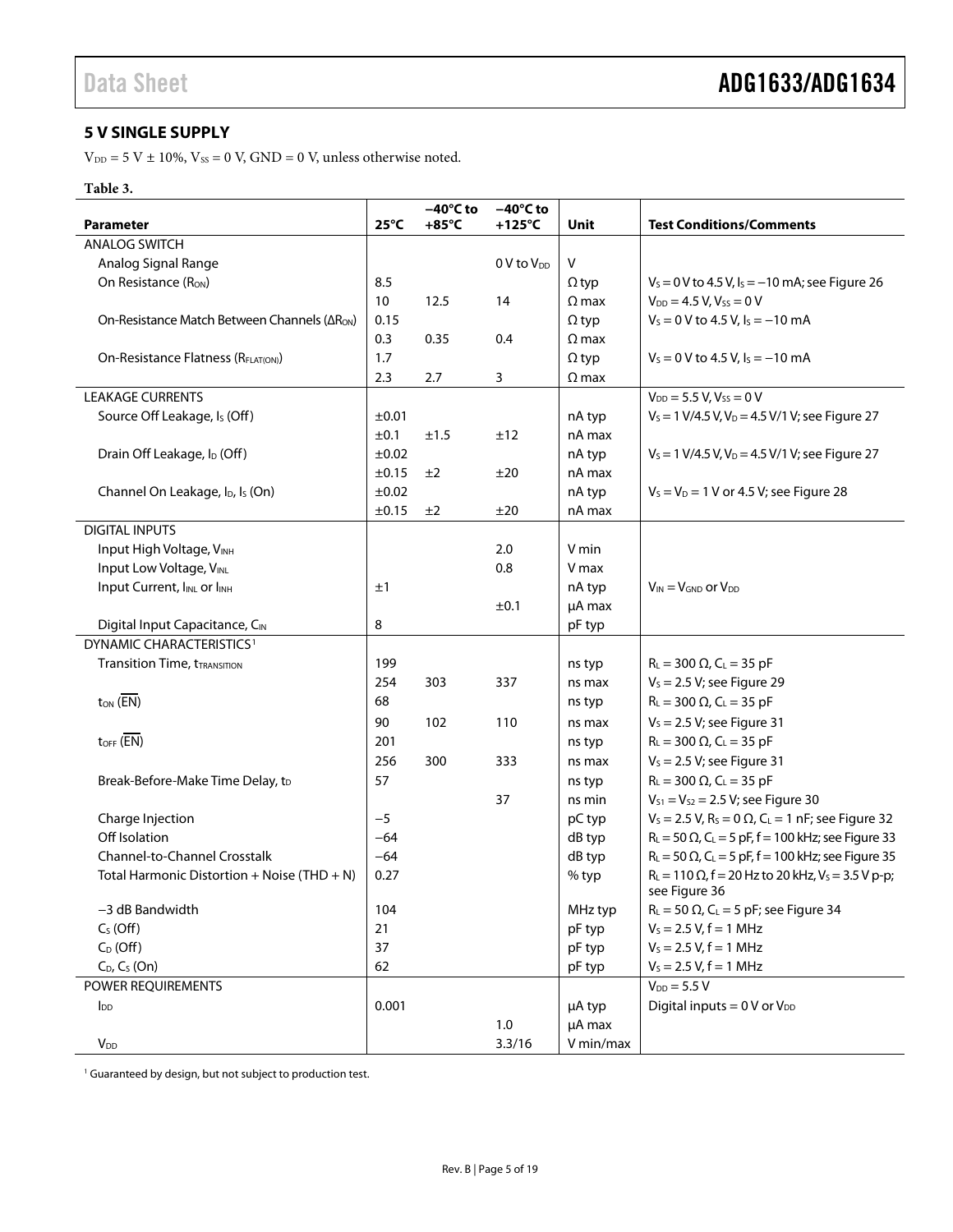### <span id="page-5-0"></span>**3.3 V SINGLE SUPPLY**

 $V_{DD} = 3.3$  V,  $V_{SS} = 0$  V,  $GND = 0$  V, unless otherwise noted.

#### **Table 4.**

|                                                          |                | $-40^{\circ}$ C to | $-40^{\circ}$ C to     |              |                                                                                            |
|----------------------------------------------------------|----------------|--------------------|------------------------|--------------|--------------------------------------------------------------------------------------------|
| <b>Parameter</b>                                         | $25^{\circ}$ C | $+85^{\circ}$ C    | $+125^{\circ}$ C       | Unit         | <b>Test Conditions/Comments</b>                                                            |
| <b>ANALOG SWITCH</b>                                     |                |                    |                        |              |                                                                                            |
| Analog Signal Range                                      |                |                    | 0 V to V <sub>DD</sub> | V            |                                                                                            |
| On Resistance (R <sub>ON</sub> )                         | 13.5           | 15                 | 16.5                   | $\Omega$ typ | $V_s = 0$ V to $V_{DD}$ , $I_s = -10$ mA; see Figure 26,<br>$V_{DD} = 3.3 V, V_{SS} = 0 V$ |
| On-Resistance Match Between Channels (ΔR <sub>ON</sub> ) | 0.25           | 0.28               | 0.3                    | $\Omega$ typ | $V_s = 0$ V to $V_{DD}$ , $I_s = -10$ mA                                                   |
| On-Resistance Flatness (RFLAT(ON))                       | 5              | 5.5                | 6.5                    | $\Omega$ typ | $V_s = 0$ V to $V_{DD}$ , $I_s = -10$ mA                                                   |
| <b>LEAKAGE CURRENTS</b>                                  |                |                    |                        |              | $V_{DD} = 3.6 V, V_{SS} = 0 V$                                                             |
| Source Off Leakage, Is (Off)                             | ±0.01          |                    |                        | nA typ       | $V_s = 0.6 \text{ V} / 3 \text{ V}, V_D = 3 \text{ V} / 0.6 \text{ V}$ ; see Figure 27     |
|                                                          | ±0.1           | ±1.5               | ±12                    | nA max       |                                                                                            |
| Drain Off Leakage, I <sub>D</sub> (Off)                  | ±0.01          |                    |                        | nA typ       | $V_s = 0.6 \text{ V} / 3 \text{ V}$ , $V_D = 3 \text{ V} / 0.6 \text{ V}$ ; see Figure 27  |
|                                                          | ±0.15          | ±2                 | ±20                    | nA max       |                                                                                            |
| Channel On Leakage, I <sub>D</sub> , I <sub>s</sub> (On) | ±0.01          |                    |                        | nA typ       | $V_s = V_D = 0.6 V$ or 3 V; see Figure 28                                                  |
|                                                          | ±0.15          | ±2                 | ±20                    | nA max       |                                                                                            |
| <b>DIGITAL INPUTS</b>                                    |                |                    |                        |              |                                                                                            |
| Input High Voltage, VINH                                 |                |                    | 2.0                    | V min        |                                                                                            |
| Input Low Voltage, VINL                                  |                |                    | 0.8                    | V max        |                                                                                            |
| Input Current, I <sub>INL</sub> or I <sub>INH</sub>      | ±1             |                    |                        | nA typ       | $V_{IN} = V_{GND}$ or $V_{DD}$                                                             |
|                                                          |                |                    | ±0.1                   | µA max       |                                                                                            |
| Digital Input Capacitance, CIN                           | 8              |                    |                        | pF typ       |                                                                                            |
| DYNAMIC CHARACTERISTICS <sup>1</sup>                     |                |                    |                        |              |                                                                                            |
| <b>Transition Time, tTRANSITION</b>                      | 309            |                    |                        | ns typ       | $R_L = 300 \Omega$ , $C_L = 35 pF$                                                         |
|                                                          | 429            | 466                | 508                    | ns max       | $V_s = 1.5 V$ ; see Figure 29                                                              |
| $t_{ON}$ ( $\overline{EN}$ )                             | 132            |                    |                        | ns typ       | $R_L = 300 \Omega$ , $C_L = 35 pF$                                                         |
|                                                          | 184            | 201                | 210                    | ns max       | $V_s = 1.5 V$ ; see Figure 31                                                              |
| $t_{\text{OFF}}$ (EN)                                    | 313            |                    |                        | ns typ       | $R_{L} = 300 \Omega$ , C <sub>L</sub> = 35 pF                                              |
|                                                          | 416            | 470                | 509                    | ns max       | $V_s = 1.5 V$ ; see Figure 31                                                              |
| Break-Before-Make Time Delay, t <sub>D</sub>             | 81             |                    |                        | ns typ       | $R_{L} = 300 \Omega$ , C <sub>L</sub> = 35 pF                                              |
|                                                          |                |                    | 48                     | ns min       | $V_{S1} = V_{S2} = 1.5 V$ ; see Figure 30                                                  |
| Charge Injection                                         | $-10$          |                    |                        | pC typ       | $V_s = 1.5 V$ , $R_s = 0 \Omega$ , $C_l = 1 nF$ ; see Figure 32                            |
| Off Isolation                                            | $-64$          |                    |                        | dB typ       | $R_L = 50 \Omega$ , C <sub>L</sub> = 5 pF, f = 100 kHz;                                    |
|                                                          |                |                    |                        |              | see Figure 33                                                                              |
| Channel-to-Channel Crosstalk                             | $-64$          |                    |                        | dB typ       | $R_L = 50 \Omega$ , C <sub>L</sub> = 5 pF, f = 100 kHz;<br>see Figure 35                   |
| Total Harmonic Distortion + Noise (THD + N)              | 0.6            |                    |                        | % typ        | $R_L = 110 \Omega$ , f = 20 Hz to 20 kHz, V <sub>s</sub> = 2 V p-p;<br>see Figure 36       |
| -3 dB Bandwidth                                          | 117            |                    |                        | MHz typ      | $R_L = 50 \Omega$ , C <sub>L</sub> = 5 pF; see Figure 34                                   |
| $C_S(Off)$                                               | 22             |                    |                        | pF typ       | $V_s = 1.5 V, f = 1 MHz$                                                                   |
| $C_D$ (Off)                                              | 39             |                    |                        | pF typ       | $V_s = 1.5 V, f = 1 MHz$                                                                   |
| $C_D$ , $C_S$ (On)                                       | 64             |                    |                        | pF typ       | $V_s = 1.5 V, f = 1 MHz$                                                                   |
| POWER REQUIREMENTS                                       |                |                    |                        |              | $V_{DD} = 3.6 V$                                                                           |
| $I_{DD}$                                                 | 0.001          |                    |                        | µA typ       | Digital inputs = $0$ V or $V_{DD}$                                                         |
|                                                          |                |                    | 1.0                    | µA max       |                                                                                            |
| $V_{DD}$                                                 |                |                    | 3.3/16                 | V min/max    |                                                                                            |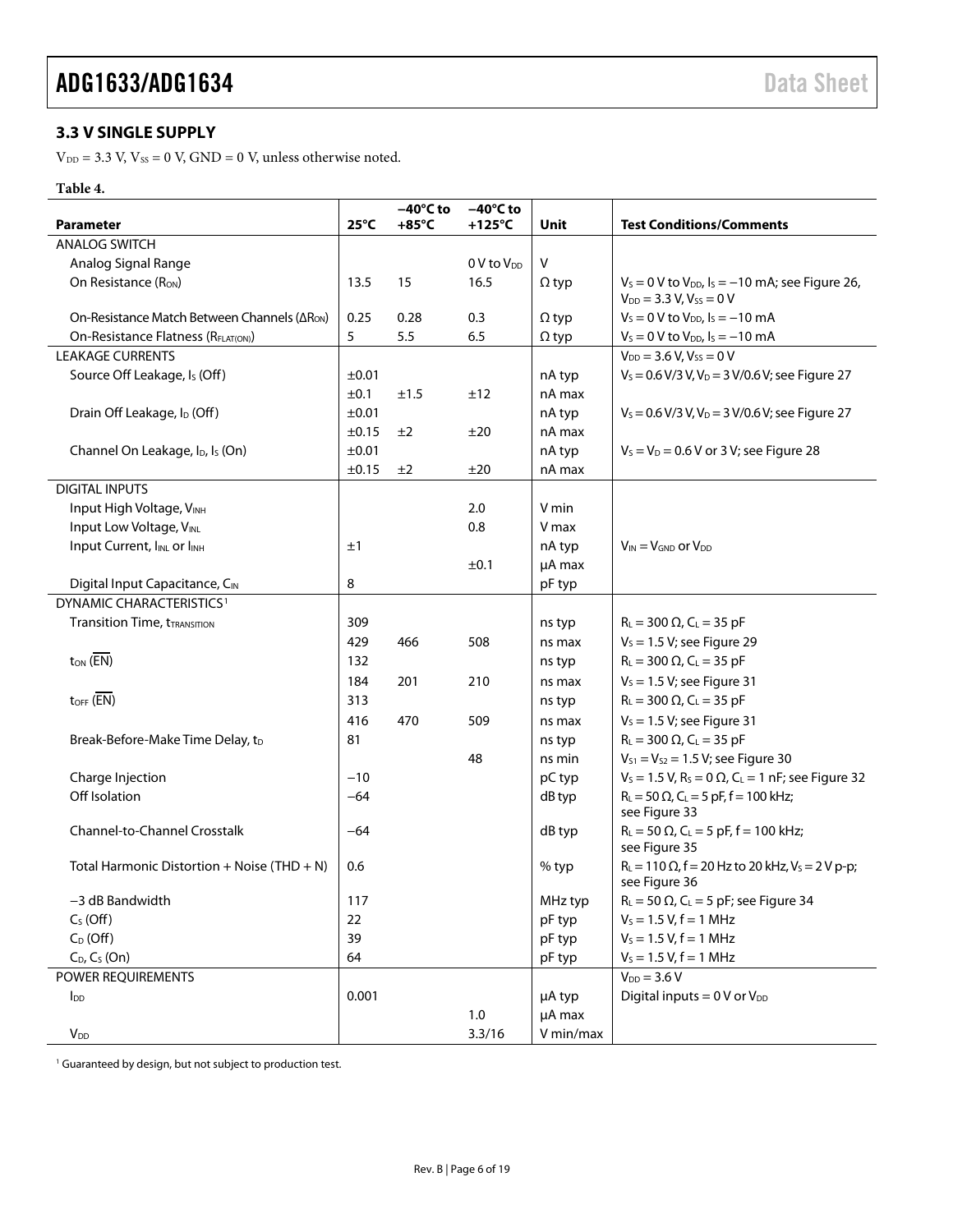### <span id="page-6-0"></span>**CONTINUOUS CURRENT PER CHANNEL, S OR D**

#### <span id="page-6-1"></span>**Table 5[. ADG1633](http://www.analog.com/ADG1633?doc=ADG1633_1634.pdf)**

| <b>Parameter</b>                          | $25^{\circ}$ C | $85^{\circ}$ C | $125^{\circ}$ C | <b>Unit</b> |
|-------------------------------------------|----------------|----------------|-----------------|-------------|
| CONTINUOUS CURRENT, S OR D                |                |                |                 |             |
| $V_{DD} = +5 V$ , $V_{SS} = -5 V$         |                |                |                 |             |
| TSSOP ( $\theta_{IA}$ = 112.6°C/W)        | 126            | 84             | 56              | mA max      |
| LFCSP ( $\theta_{JA} = 48.7^{\circ}$ C/W) | 206            | 126            | 70              | mA max      |
| $V_{DD} = 12 V, V_{SS} = 0 V$             |                |                |                 |             |
| TSSOP ( $\theta_{IA}$ = 112.6°C/W)        | 133            | 87             | 56              | mA max      |
| LFCSP ( $\theta_{1A} = 48.7^{\circ}$ C/W) | 213            | 133            | 73              | mA max      |
| $V_{DD} = 5 V, V_{SS} = 0 V$              |                |                |                 |             |
| TSSOP ( $\theta_{IA}$ = 112.6°C/W)        | 98             | 70             | 45              | mA max      |
| LFCSP ( $\theta_{IA} = 48.7^{\circ}$ C/W) | 157            | 105            | 63              | mA max      |
| $V_{DD} = 3.3 V$ , $V_{SS} = 0 V$         |                |                |                 |             |
| TSSOP ( $\theta_{JA}$ = 112.6°C/W)        | 77             | 56             | 38              | mA max      |
| LFCSP ( $\theta_{IA} = 48.7^{\circ}$ C/W) | 129            | 87             | 56              | mA max      |

#### <span id="page-6-2"></span>**Table 6[. ADG1634](http://www.analog.com/ADG1634?doc=ADG1633_1634.pdf)**

| <b>Parameter</b>                        | $25^{\circ}$ C | $85^{\circ}$ C | $125^{\circ}$ C | <b>Unit</b> |
|-----------------------------------------|----------------|----------------|-----------------|-------------|
| CONTINUOUS CURRENT, S OR D              |                |                |                 |             |
| $V_{DD} = +5 V$ , $V_{SS} = -5 V$       |                |                |                 |             |
| TSSOP ( $\theta_{JA} = 95^{\circ}C/W$ ) | 112            | 77             | 52              | mA max      |
| LFCSP ( $\theta_{JA}$ = 30.4°C/W)       | 220            | 136            | 73              | mA max      |
| $V_{DD} = 12 V$ , $V_{SS} = 0 V$        |                |                |                 |             |
| TSSOP ( $\theta_{JA} = 95^{\circ}C/W$ ) | 119            | 80             | 52              | mA max      |
| LFCSP ( $\theta_{JA}$ = 30.4°C/W)       | 234            | 140            | 73              | mA max      |
| $V_{DD} = 5 V, V_{SS} = 0 V$            |                |                |                 |             |
| TSSOP ( $\theta_{JA} = 95^{\circ}C/W$ ) | 87             | 63             | 42              | mA max      |
| LFCSP ( $\theta_{JA}$ = 30.4°C/W)       | 171            | 112            | 66              | mA max      |
| $V_{DD} = 3.3 V, V_{SS} = 0 V$          |                |                |                 |             |
| TSSOP ( $\theta_{JA} = 95^{\circ}C/W$ ) | 70             | 52             | 35              | mA max      |
| LFCSP ( $\theta_{IA}$ = 30.4°C/W)       | 140            | 94             | 59              | mA max      |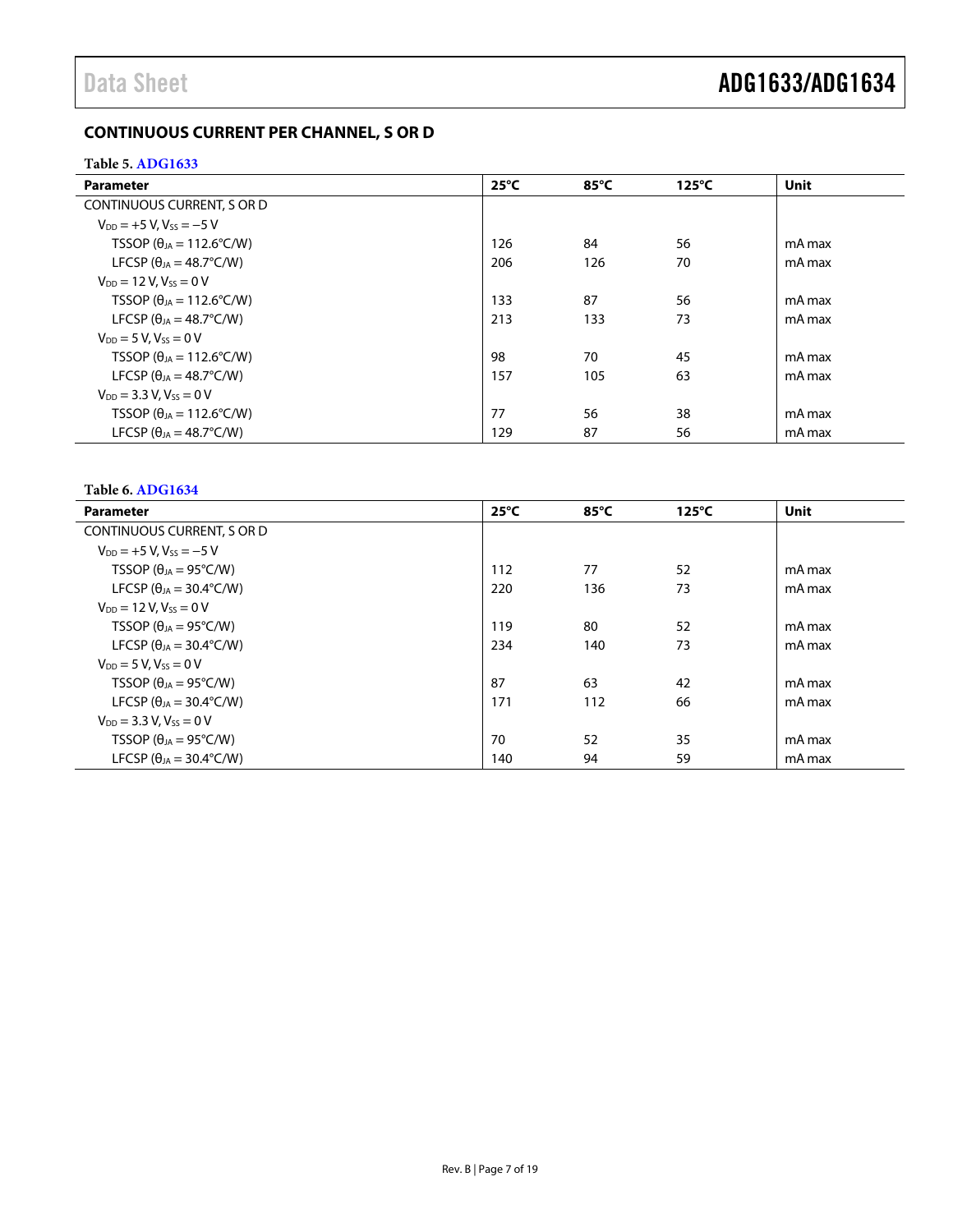### <span id="page-7-0"></span>ABSOLUTE MAXIMUM RATINGS

 $T_A = 25$ °C, unless otherwise noted.

#### **Table 7.**

| Parameter                                                                                                             | Rating                                                                   |
|-----------------------------------------------------------------------------------------------------------------------|--------------------------------------------------------------------------|
| V <sub>DD</sub> to Vss                                                                                                | 18 <sub>V</sub>                                                          |
| V <sub>DD</sub> to GND                                                                                                | $-0.3$ V to $+18$ V                                                      |
| V <sub>ss</sub> to GND                                                                                                | $+0.3$ V to $-18$ V                                                      |
| Analog Inputs <sup>1</sup>                                                                                            | $V_{SS}$ – 0.3 V to $V_{DD}$ + 0.3 V or<br>30 mA, whichever occurs first |
| Digital Inputs <sup>1</sup>                                                                                           | $GND - 0.3 V$ to $VDD + 0.3 V$ or<br>30 mA, whichever occurs first       |
| Peak Current, S or D                                                                                                  | 450 mA (pulsed at 1 ms,<br>10% duty cycle maximum)                       |
| Continuous Current, S or D <sup>2</sup>                                                                               | Data + $15%$                                                             |
| Operating Temperature Range                                                                                           |                                                                          |
| Industrial (Y Version)                                                                                                | $-40^{\circ}$ C to $+125^{\circ}$ C                                      |
| Storage Temperature Range                                                                                             | $-65^{\circ}$ C to $+150^{\circ}$ C                                      |
| Junction Temperature                                                                                                  | $150^{\circ}$ C                                                          |
| 16-Lead TSSOP, $\theta_{JA}$ Thermal<br>Impedance, 0 Airflow (4-<br>Layer Board)                                      | 112.6°C/W                                                                |
| 20-Lead TSSOP, $\theta_{JA}$ Thermal<br>Impedance, 0 Airflow<br>(4-Layer Board)                                       | 95°C/W                                                                   |
| 16-Lead LFCSP $(3 \text{ mm} \times 3 \text{ mm})$ ,<br>$\theta_{JA}$ Thermal Impedance, 0<br>Airflow (4-Layer Board) | 48.7°C/W                                                                 |
| 16-Lead LFCSP (4 mm $\times$ 4 mm),<br>$\theta_{JA}$ Thermal Impedance, 0<br>Airflow (4-Layer Board)                  | 30.4°C/W                                                                 |
| Reflow Soldering Peak<br>Temperature, Pb free                                                                         | 260°C                                                                    |

<sup>1</sup> Overvoltages at IN, S, or D are clamped by internal diodes. Current should be limited to the maximum ratings given.

<sup>2</sup> Se[e Table 5](#page-6-1) and [Table 6.](#page-6-2)

Stresses at or above those listed under Absolute Maximum Ratings may cause permanent damage to the product. This is a stress rating only; functional operation of the product at these or any other conditions above those indicated in the operational section of this specification is not implied. Operation beyond the maximum operating conditions for extended periods may affect product reliability.

#### <span id="page-7-1"></span>**ESD CAUTION**



ESD (electrostatic discharge) sensitive device. Charged devices and circuit boards can discharge without detection. Although this product features patented or proprietary protection circuitry, damage may occur on devices subjected to high energy ESD. Therefore, proper ESD precautions should be taken to avoid performance degradation or loss of functionality.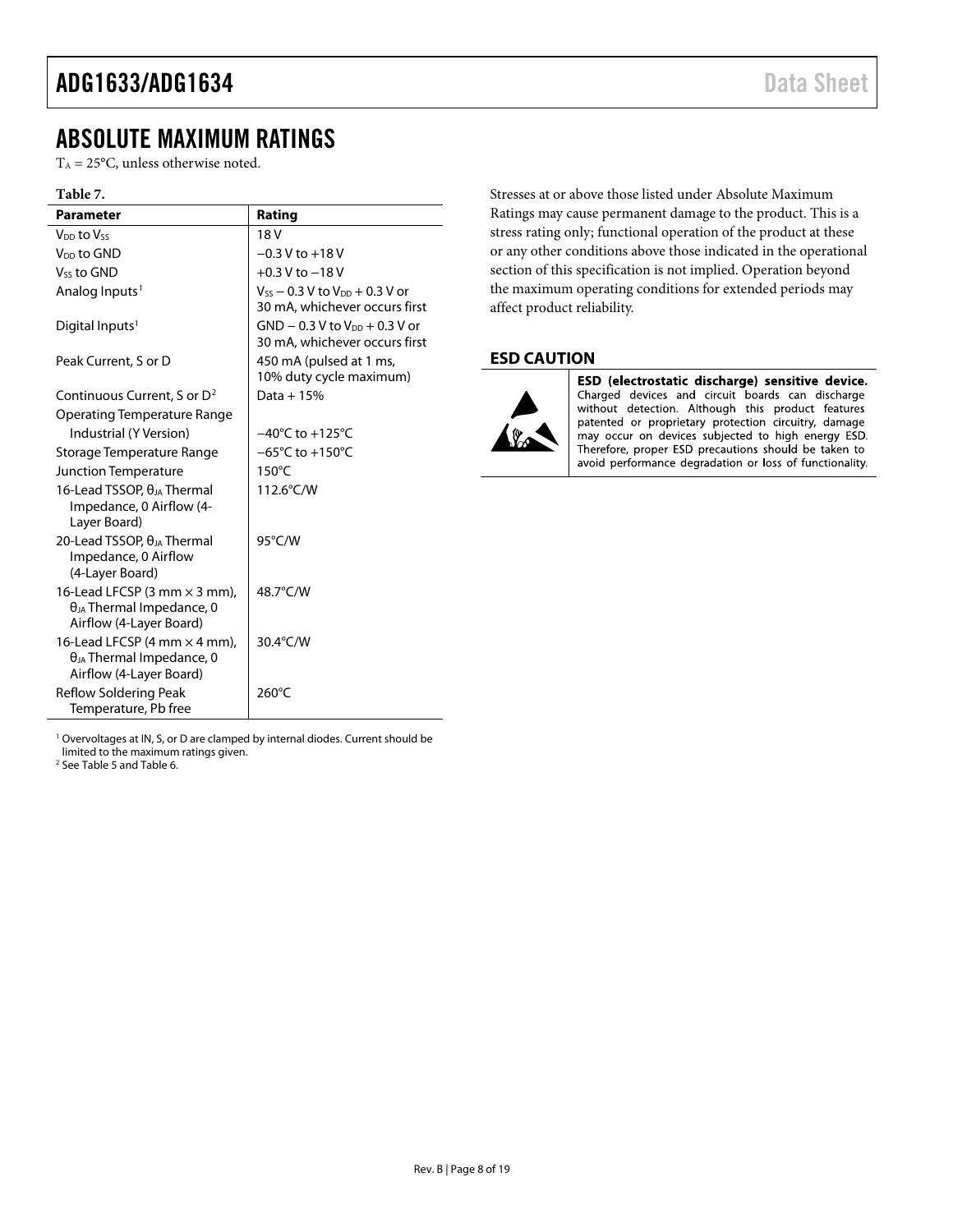### <span id="page-8-0"></span>PIN CONFIGURATIONS AND FUNCTION DESCRIPTIONS





#### **Table 8[. ADG1633](http://www.analog.com/ADG1633?doc=ADG1633_1634.pdf) Pin Function Descriptions**



|              | Pin No.      |                  |                                                                                                                                                                        |
|--------------|--------------|------------------|------------------------------------------------------------------------------------------------------------------------------------------------------------------------|
| <b>TSSOP</b> | <b>LFCSP</b> | Mnemonic         | <b>Description</b>                                                                                                                                                     |
|              | 15           | $V_{DD}$         | Most Positive Power Supply Potential.                                                                                                                                  |
|              | 16           | S <sub>1</sub> A | Source Terminal 1A. Can be an input or an output.                                                                                                                      |
| 3            |              | D1               | Drain Terminal 1. Can be an input or an output.                                                                                                                        |
| 4            | 2            | S <sub>1</sub> B | Source Terminal 1B. Can be an input or an output.                                                                                                                      |
| 5            | 3            | S <sub>2</sub> B | Source Terminal 2B. Can be an input or an output.                                                                                                                      |
| 6            | 4            | D <sub>2</sub>   | Drain Terminal 2. Can be an input or an output.                                                                                                                        |
|              | 5            | S <sub>2</sub> A | Source Terminal 2A. Can be an input or an output.                                                                                                                      |
| 8            | 6            | IN <sub>2</sub>  | Logic Control Input 2.                                                                                                                                                 |
| 9            |              | IN <sub>3</sub>  | Logic Control Input 3.                                                                                                                                                 |
| 10           | 8            | S <sub>3</sub> A | Source Terminal 3A. Can be an input or an output.                                                                                                                      |
| 11           | 9            | D <sub>3</sub>   | Drain Terminal 3. Can be an input or an output.                                                                                                                        |
| 12           | 10           | S3B              | Source Terminal 3B. Can be an input or an output.                                                                                                                      |
| 13           | 11           | <b>Vss</b>       | Most Negative Power Supply Potential. In single-supply applications, this pin can be connected to ground.                                                              |
| 14           | 12           | EN               | Active Low Digital Input. When this pin is high, the device is disabled and all switches are off. When<br>this pin is low, INx logic inputs determine the on switches. |
| 15           | 13           | IN <sub>1</sub>  | Logic Control Input 1.                                                                                                                                                 |
| 16           | 14           | <b>GND</b>       | Ground (0 V) Reference.                                                                                                                                                |
| N/A          | 17           | EP               | Exposed Pad. The exposed pad is tied to the substrate, Vss.                                                                                                            |

#### **Table 9[. ADG1633](http://www.analog.com/ADG1633?doc=ADG1633_1634.pdf) Truth Table**

| <b>EN</b>  | <b>INx</b>        | SxA           | <b>SxB</b> |
|------------|-------------------|---------------|------------|
|            | v<br>$\mathbf{v}$ | Off<br>$\sim$ | Off        |
|            | υ                 | Off           | On         |
| $\sqrt{2}$ |                   | On            | Off        |

 $<sup>1</sup> X = don't care.$ </sup>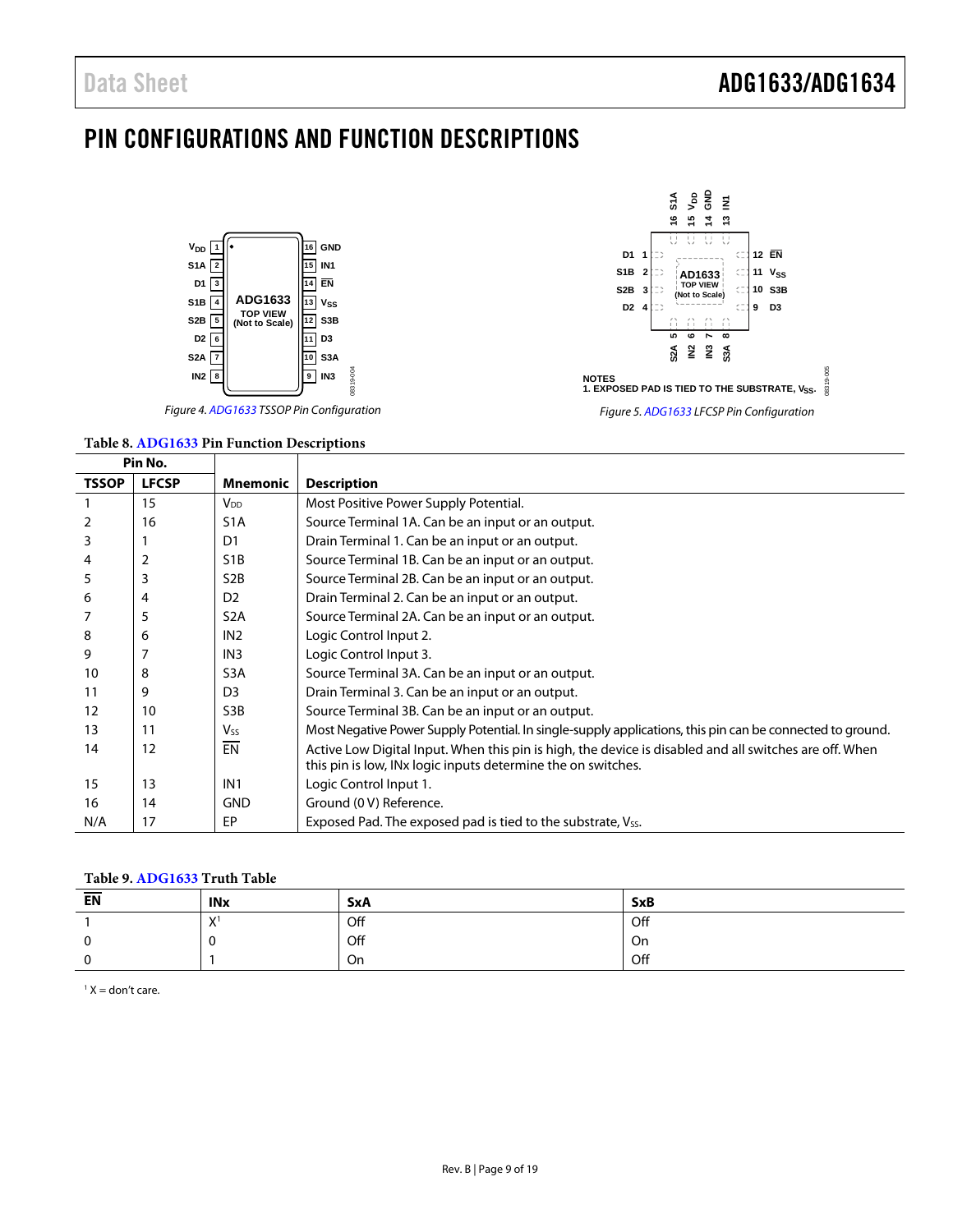

#### **Table 10[. ADG1634](http://www.analog.com/ADG1634?doc=ADG1633_1634.pdf) Pin Function Descriptions**

| Pin No.      |              |                       |                                                                                                                                                                        |
|--------------|--------------|-----------------------|------------------------------------------------------------------------------------------------------------------------------------------------------------------------|
| <b>TSSOP</b> | <b>LFCSP</b> | <b>Mnemonic</b>       | <b>Description</b>                                                                                                                                                     |
|              | 19           | IN <sub>1</sub>       | Logic Control Input 1.                                                                                                                                                 |
| 2            | 20           | S <sub>1</sub> A      | Source Terminal 1A. Can be an input or an output.                                                                                                                      |
| 3            |              | D1                    | Drain Terminal 1. Can be an input or an output.                                                                                                                        |
| 4            | 2            | S <sub>1</sub> B      | Source Terminal 1B. Can be an input or an output.                                                                                                                      |
| 5            | 3            | <b>V<sub>ss</sub></b> | Most Negative Power Supply Potential. In single-supply applications, this pin can be connected to ground.                                                              |
| 6            | 4            | <b>GND</b>            | Ground (0 V) Reference.                                                                                                                                                |
| 7            | 5            | S <sub>2</sub> B      | Source Terminal 2B. Can be an input or an output.                                                                                                                      |
| 8            | 6            | D <sub>2</sub>        | Drain Terminal 2. Can be an input or an output.                                                                                                                        |
| 9            | 7            | S <sub>2</sub> A      | Source Terminal 2A. Can be an input or an output.                                                                                                                      |
| 10           | 8            | IN <sub>2</sub>       | Logic Control Input 2.                                                                                                                                                 |
| 11           | 9            | IN <sub>3</sub>       | Logic Control Input 3.                                                                                                                                                 |
| 12           | 10           | S <sub>3</sub> A      | Source Terminal 3A. Can be an input or an output.                                                                                                                      |
| 13           | 11           | D <sub>3</sub>        | Drain Terminal 3. Can be an input or an output.                                                                                                                        |
| 14           | 12           | S <sub>3</sub> B      | Source Terminal 3B. Can be an input or an output.                                                                                                                      |
| 15           | N/A          | <b>NC</b>             | No Connect.                                                                                                                                                            |
| 16           | 13           | <b>V<sub>DD</sub></b> | Most Positive Power Supply Potential.                                                                                                                                  |
| 17           | 14           | S4B                   | Source Terminal 4B. Can be an input or an output.                                                                                                                      |
| 18           | 15           | D <sub>4</sub>        | Drain Terminal 4. Can be an input or an output.                                                                                                                        |
| 19           | 16           | S <sub>4</sub> A      | Source Terminal 4A. Can be an input or an output.                                                                                                                      |
| 20           | 17           | IN <sub>4</sub>       | Logic Control Input 4.                                                                                                                                                 |
| N/A          | 18           | EN                    | Active Low Digital Input. When this pin is high, the device is disabled and all switches are off. When<br>this pin is low, INx logic inputs determine the on switches. |
| N/A          | 21           | EP                    | Exposed Pad. The exposed pad is tied to the substrate, V <sub>SS</sub> .                                                                                               |

#### **Table 11[. ADG1634](http://www.analog.com/ADG1634?doc=ADG1633_1634.pdf) TSSOP Truth Table**

| <b>INx</b> | <b>SxA</b> | <b>SxB</b> |
|------------|------------|------------|
|            | Off        | On         |
|            | On         | Off        |

#### **Table 12[. ADG1634](http://www.analog.com/ADG1634?doc=ADG1633_1634.pdf) LFCSP Truth Table**

| EN      | <b>INx</b>                | <b>SxA</b> | <b>SxB</b> |
|---------|---------------------------|------------|------------|
|         | $\mathbf{v}$<br>$\lambda$ | Off        | Off        |
| c<br>ັບ |                           | Off        | On         |
| c       |                           | On         | Off        |

 $1 X =$  don't care.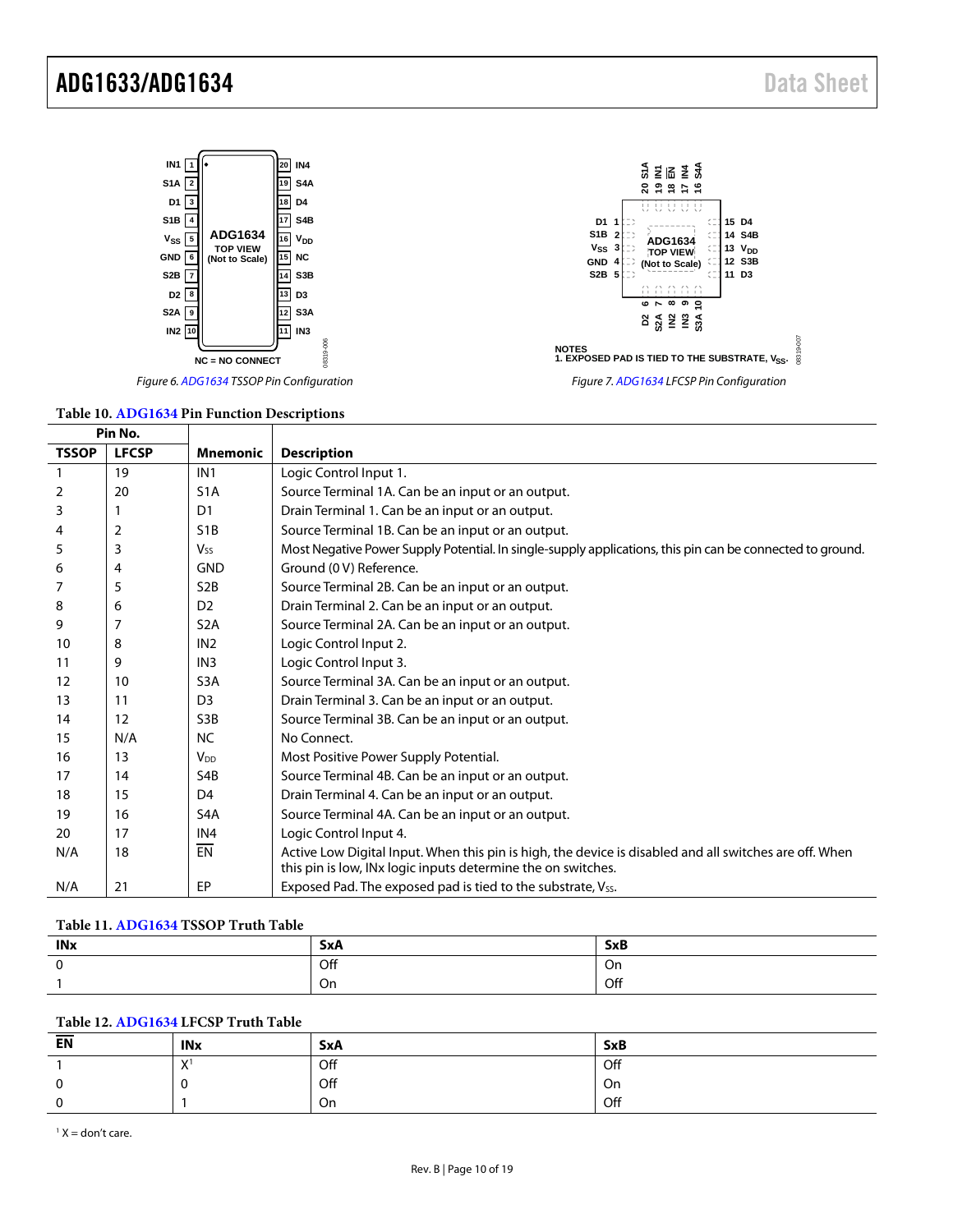### <span id="page-10-0"></span>TYPICAL PERFORMANCE CHARACTERISTICS













*Figure 11. On Resistance vs. V<sub>D</sub> (V<sub>S</sub>) for Different Temperatures, 12 V Single Supply*



*Figure 12. On Resistance vs. V<sub>D</sub> (V<sub>S</sub>) for Different Temperatures, 5 V Single Supply*



*Figure 13. On Resistance vs. V<sub>D</sub> (V<sub>S</sub>) for Different Temperatures, 3.3 V Single Supply*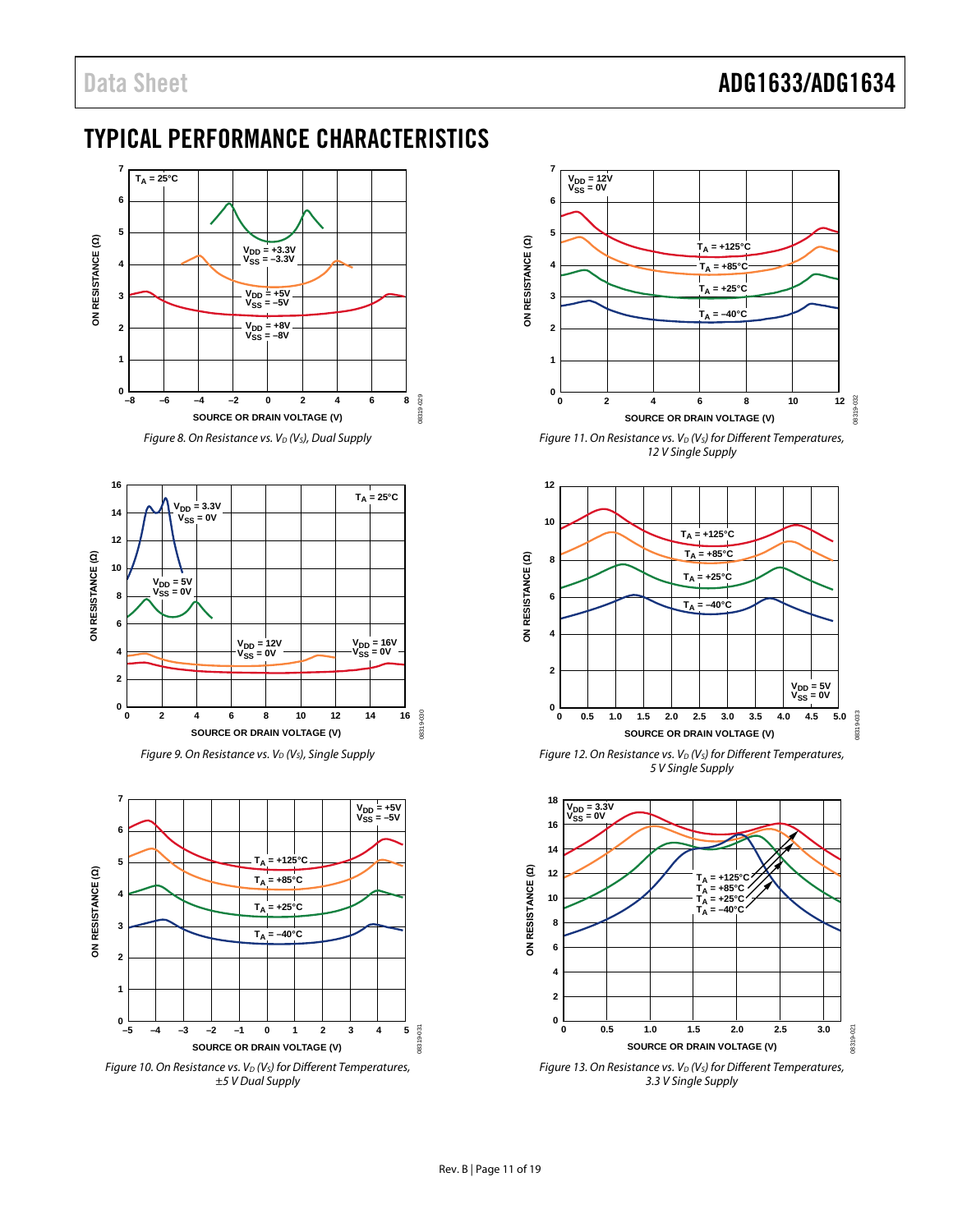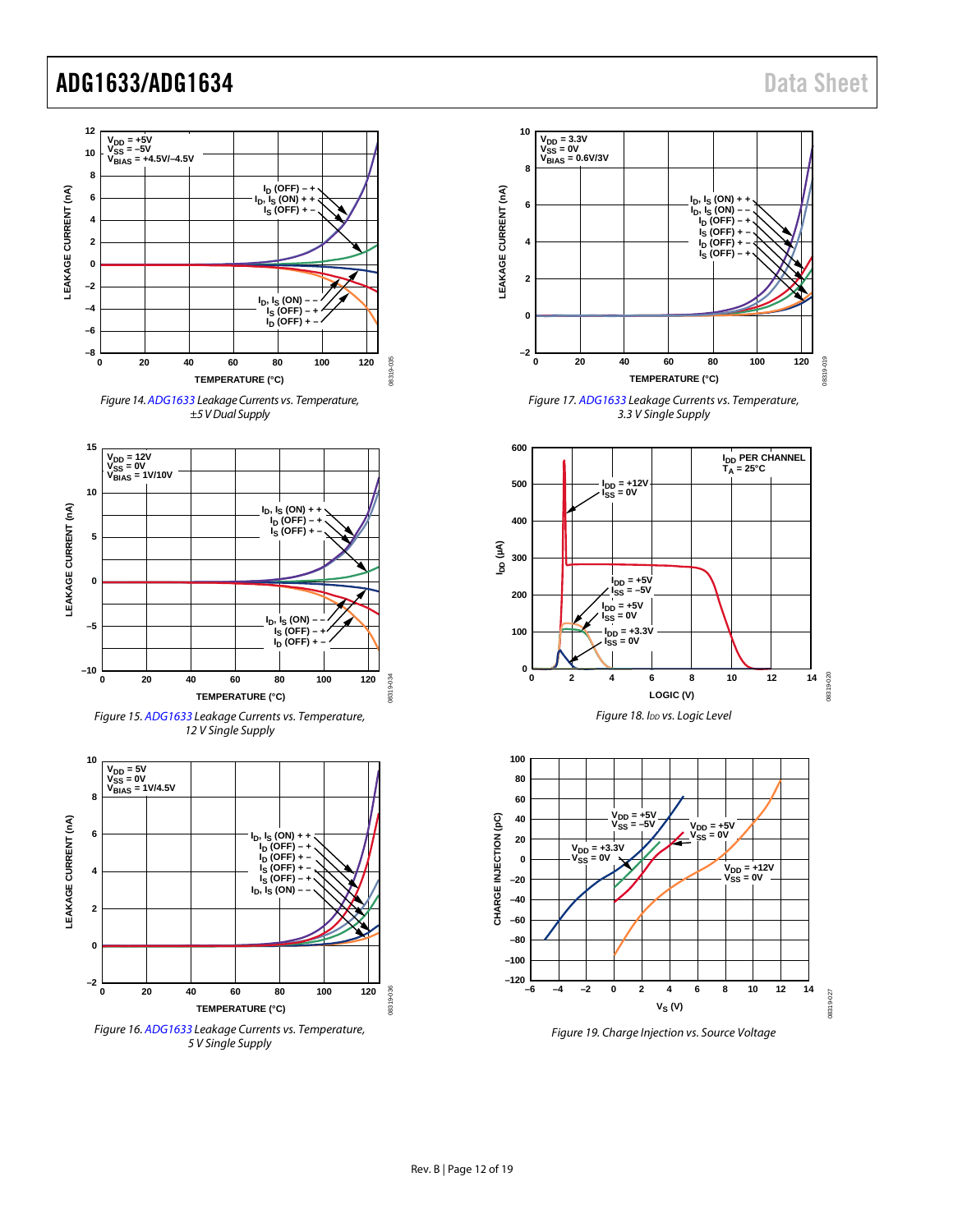#### **350**  $T_A = 25^{\circ}C$ **300 V**<sub>DD</sub> = +3.3V, **V**<sub>SS</sub> = 0V<br> **V**<sub>DD</sub> = +5V, **V**<sub>SS</sub> = 0V<br> **V**<sub>DD</sub> = +5V, **V**<sub>SS</sub> = -5V<br> **V**<sub>DD</sub> = +12V, **V**<sub>SS</sub> = 0V  $\widehat{\mathsf{e}}$ **250 TRANSITION TIME (ns)** TRANSITION TIME **200 150 100 50**  $_{-40}^{0}$ 08319-025 08319-025 **–40 –20 0 20 40 60 80 100 120 TEMPERATURE (°C)**





*Figure 21. Off Isolation vs. Frequency*



*Figure 22. Crosstalk vs. Frequency*

### Data Sheet **ADG1633/ADG1634**



*Figure 23. On Response vs. Frequency*



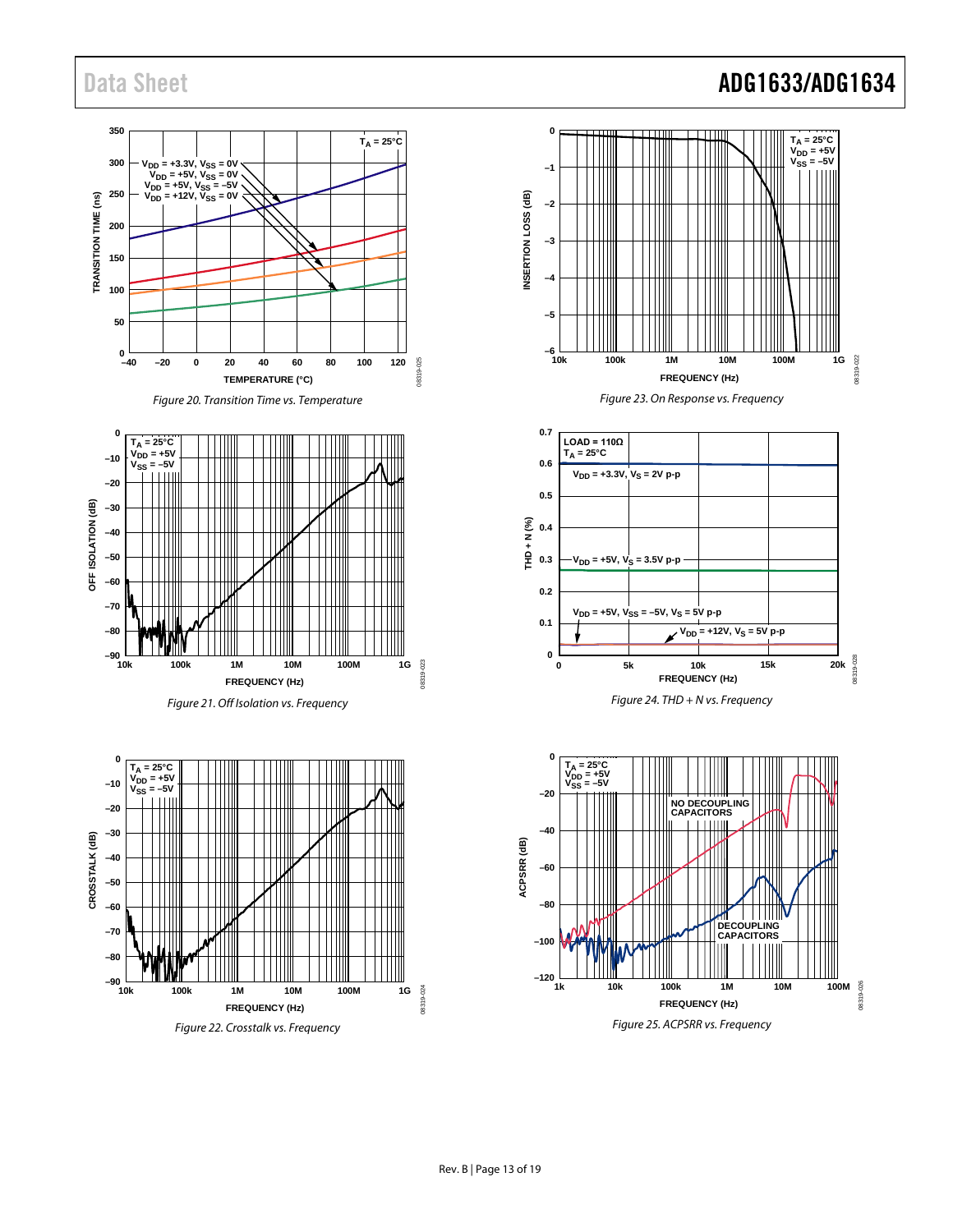### <span id="page-13-0"></span>TEST CIRCUITS

<span id="page-13-1"></span>



**S1 ID (ON) NC D s**2 **b**  $\rightarrow$   $\rightarrow$   $\rightarrow$   $\rightarrow$  $\mathbf{v}_\mathbf{S}$ 08319-010 **V<sub>D</sub>** 08319-010 Ţ Į Figure 28. On Leakage

<span id="page-13-2"></span>08319-008

<span id="page-13-3"></span>



<span id="page-13-4"></span>



<span id="page-13-6"></span><span id="page-13-5"></span>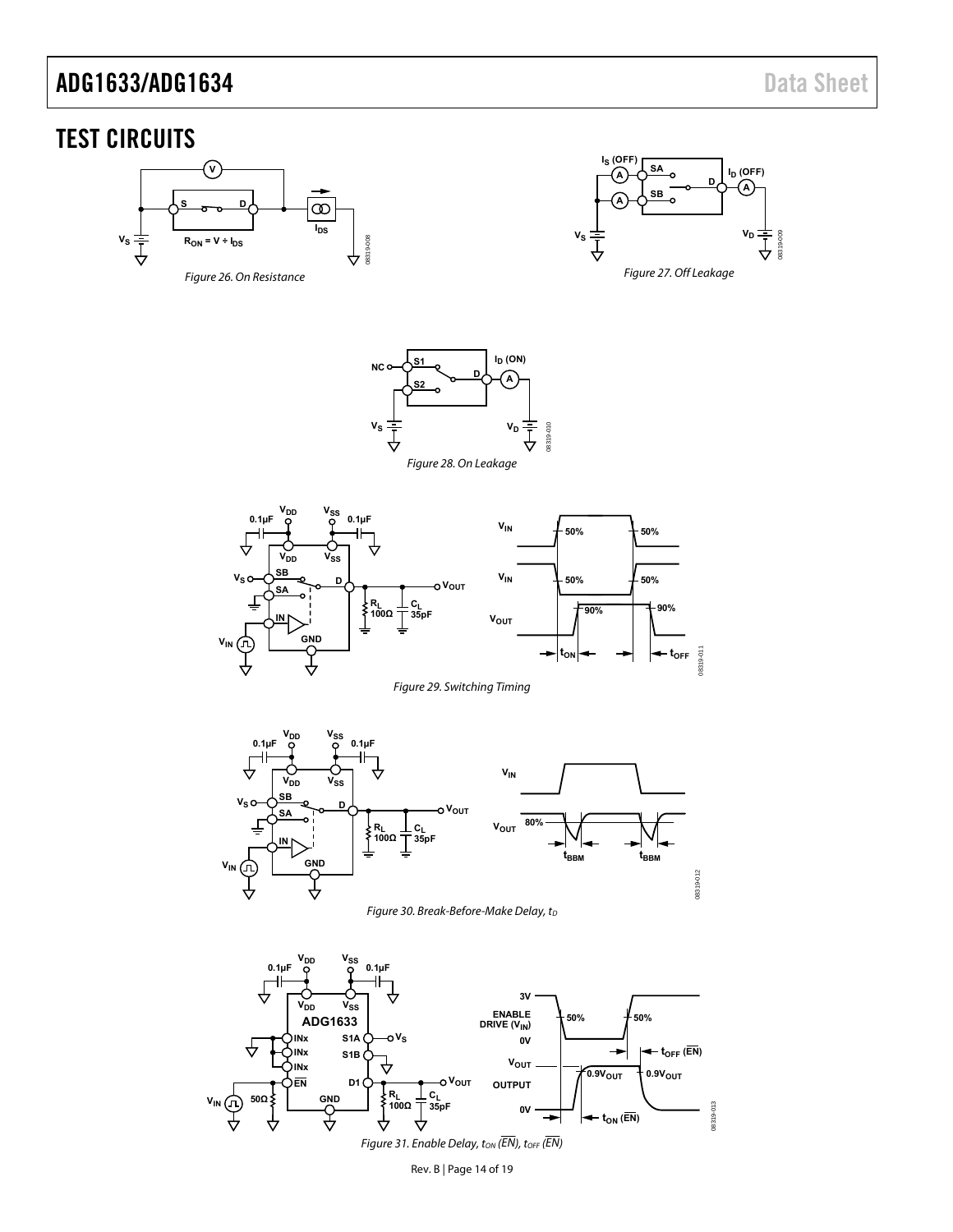# Data Sheet **ADG1633/ADG1634**

<span id="page-14-4"></span><span id="page-14-3"></span><span id="page-14-2"></span><span id="page-14-1"></span><span id="page-14-0"></span>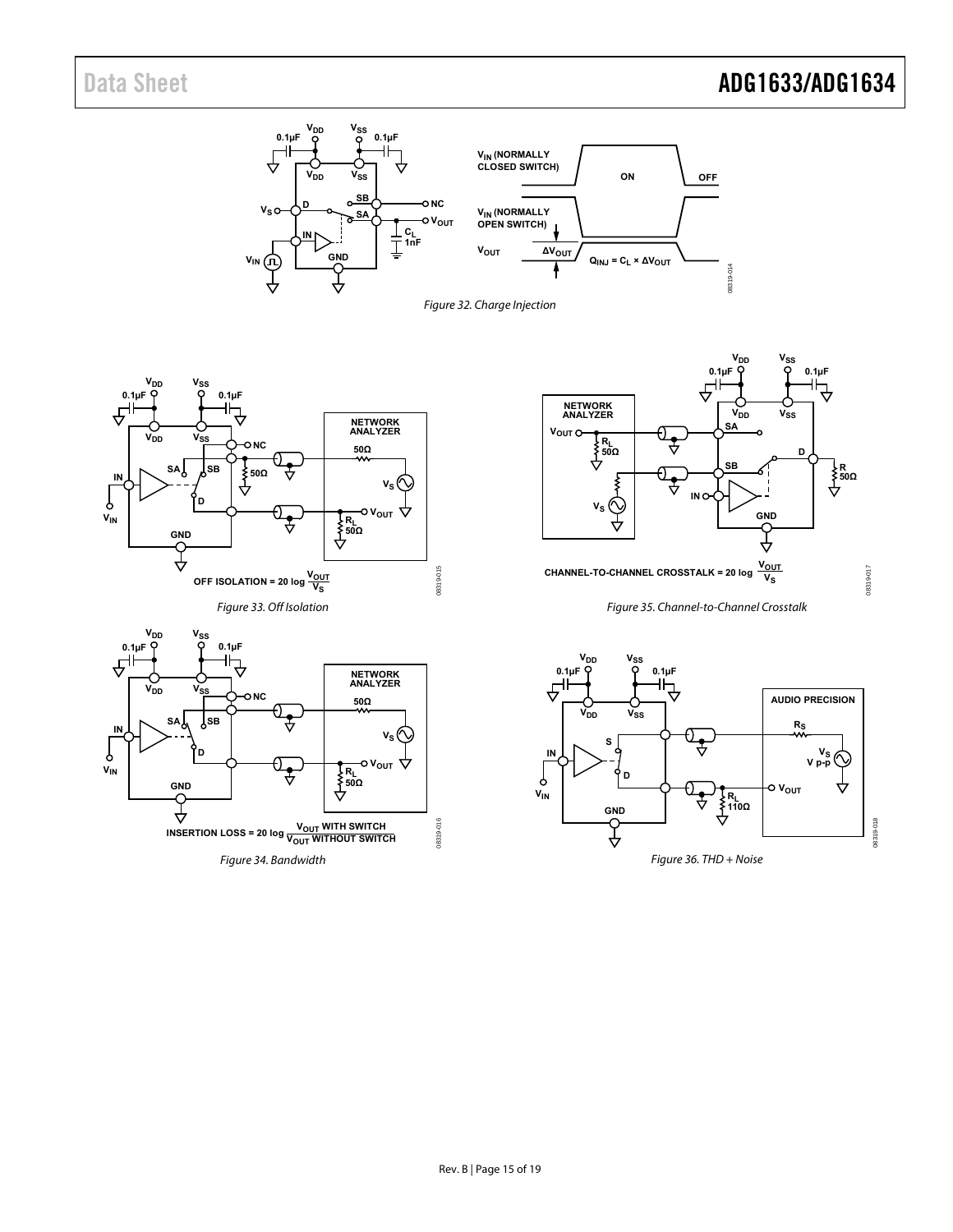### <span id="page-15-0"></span>**TERMINOLOGY**

#### **RON**

Ohmic resistance between Terminal D and Terminal S.

**∆RON** The difference between the R<sub>ON</sub> of any two channels.

 $R_{\text{FI AT}(\text{ON})}$ The difference between the maximum and minimum value of on resistance measured.

 $I<sub>S</sub>$  (Off) Source leakage current when the switch is off.

 $I_D$  (Off) Drain leakage current when the switch is off.

**ID, IS (On)** Channel leakage current when the switch is on.

 $V_D$   $(V_S)$ Analog voltage on Terminal D and Terminal S.

**CS (Off)** Channel input capacitance for off condition.

**CD (Off)** Channel output capacitance for off condition.

 $C_D$ ,  $C_S$  **(On)** On switch capacitance.

**CIN** Digital input capacitance.

#### $t_{ON}$   $(EN)$

Delay time between the 50% and 90% points of the digital input and switch on condition.

 $t_{\text{OFF}}$   $(\overline{EN})$ 

Delay time between the 50% and 90% points of the digital input and switch off condition.

#### **tTRANS**

Delay time between the 50% and 90% points of the digital inputs and the switch on condition when switching from one address state to another.

#### t<sub>BBM</sub>

Off time measured between the 80% point of both switches when switching from one address state to another.

#### $V_{II}$

Maximum input voltage for Logic 0.

 $V<sub>IH</sub>$ Minimum input voltage for Logic 1.

 $I_{IL}$   $(I_{IH})$ Input current of the digital input.

**IDD** Positive supply current.

**ISS** Negative supply current.

**Off Isolation** A measure of unwanted signal coupling through an off channel.

#### **Charge Injection**

the fundamental.

A measure of the glitch impulse transferred from the digital input to the analog output during switching.

#### **Bandwidth**

The frequency at which the output is attenuated by 3 dB.

**On Response** The frequency response of the on switch.

**Total Harmonic Distortion + Noise (THD + N)** The ratio of the harmonic amplitude plus noise of the signal to

#### **AC Power Supply Rejection Ratio (ACPSRR)**

A measure of the ability of a part to avoid coupling noise and spurious signals that appear on the supply voltage pin to the output of the switch. The dc voltage on the device is modulated by a sine wave of 0.62 V p-p. The ratio of the amplitude of signal on the output to the amplitude of the modulation is the ACPSRR.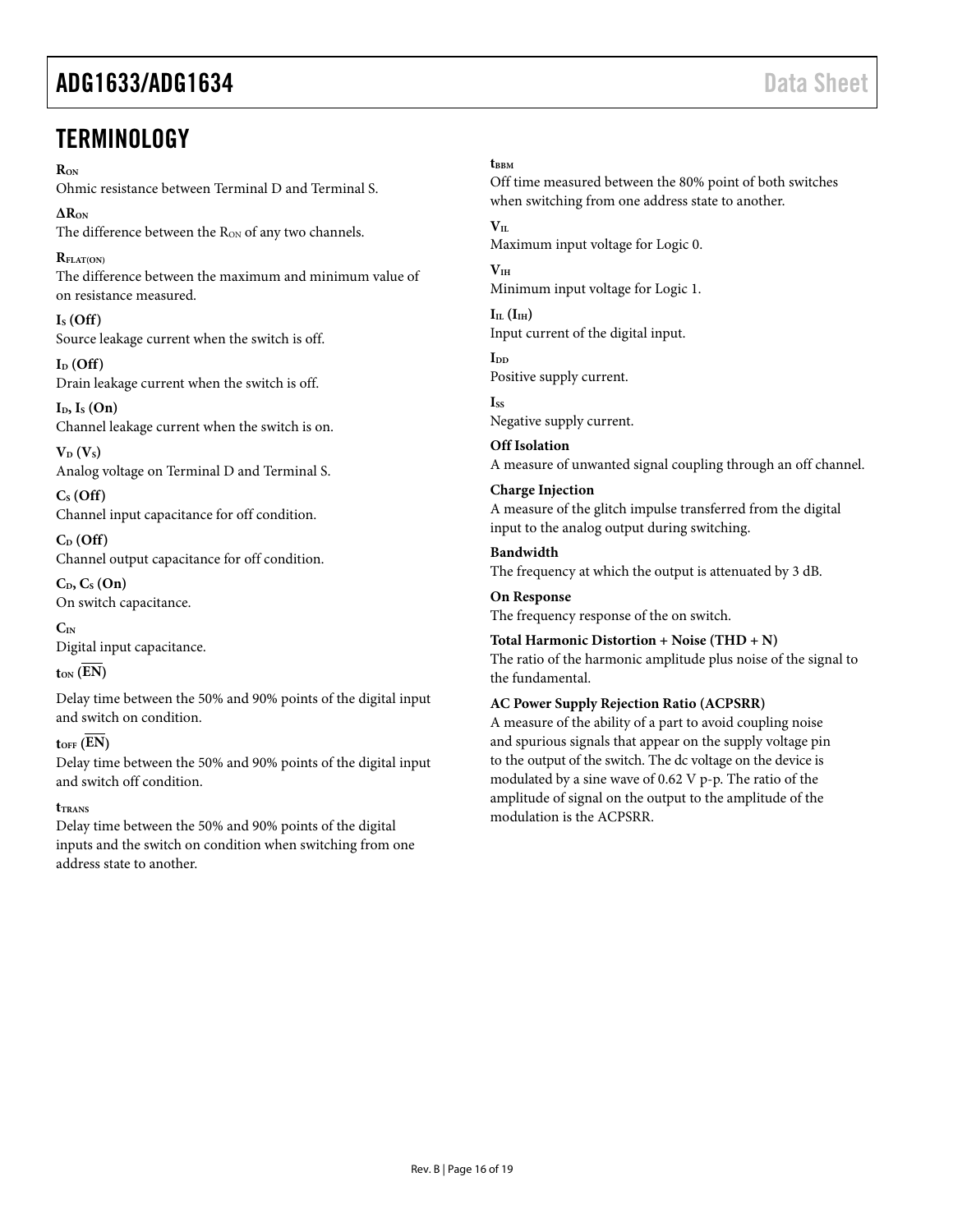### <span id="page-16-0"></span>OUTLINE DIMENSIONS



*Figure 37. 16-Lead Thin Shrink Small Outline Package [TSSOP] (RU-16)*

*Dimensions shown in millimeters*



**COMPLIANT TO JEDEC STANDARDS MO-220-WEED-6.**

*Figure 38. 16-Lead Lead Frame Chip Scale Package [LFCSP] 3 mm × 3 mm and 0.75 mm Package Height (CP-16-22) Dimensions shown in millimeters*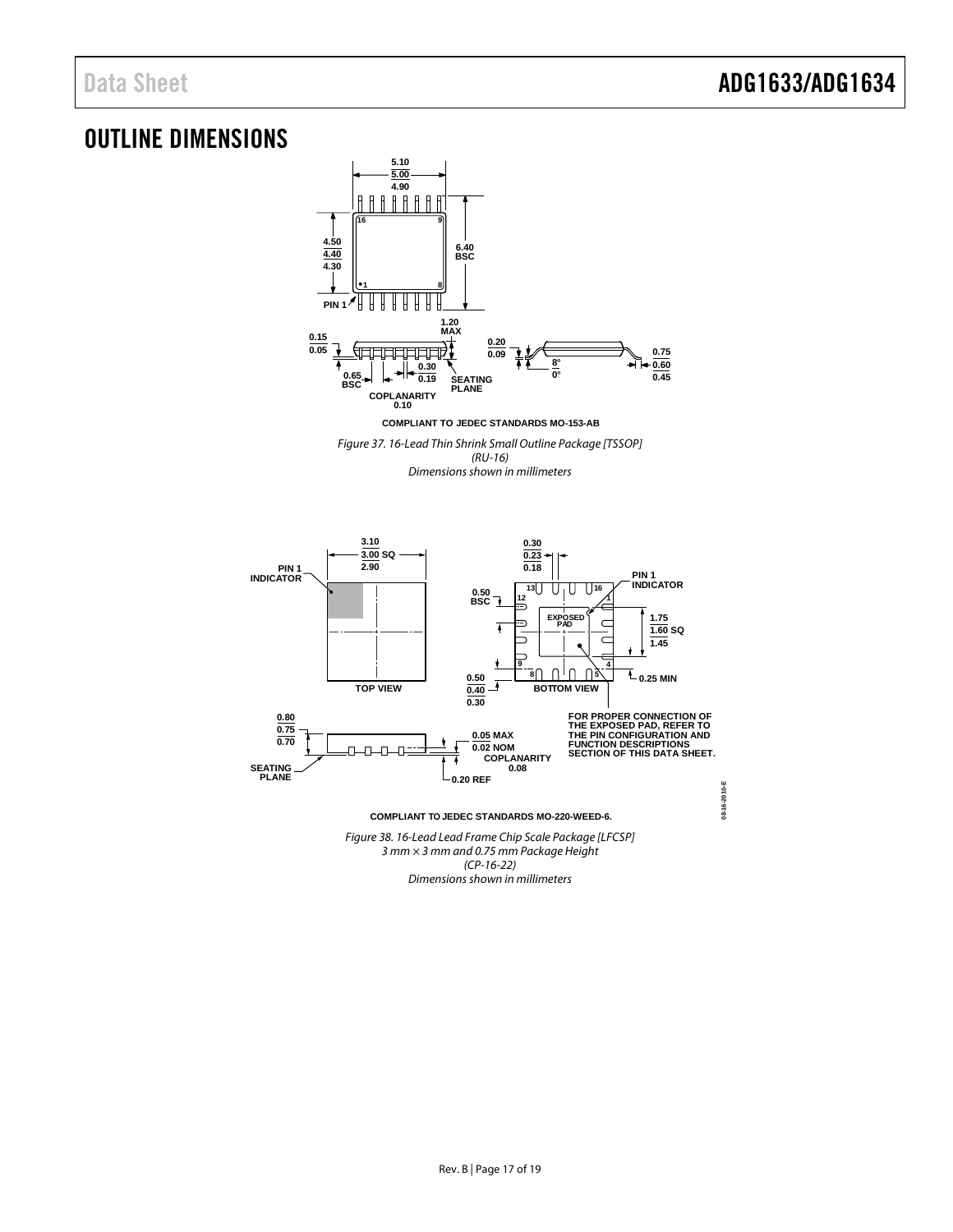

**COMPLIANT TO JEDEC STANDARDS MO-153-AC**

*Figure 39. 20-Lead Thin Shrink Small Outline Package [TSSOP] (RU-20) Dimensions shown in millimeters*



*Figure 40. 20-Lead Lead Frame Chip Scale Package [LFCSP] 4 mm × 4 mm Body and 0.75 mm Package Height (CP-20-10) Dimensions shown in millimeters*